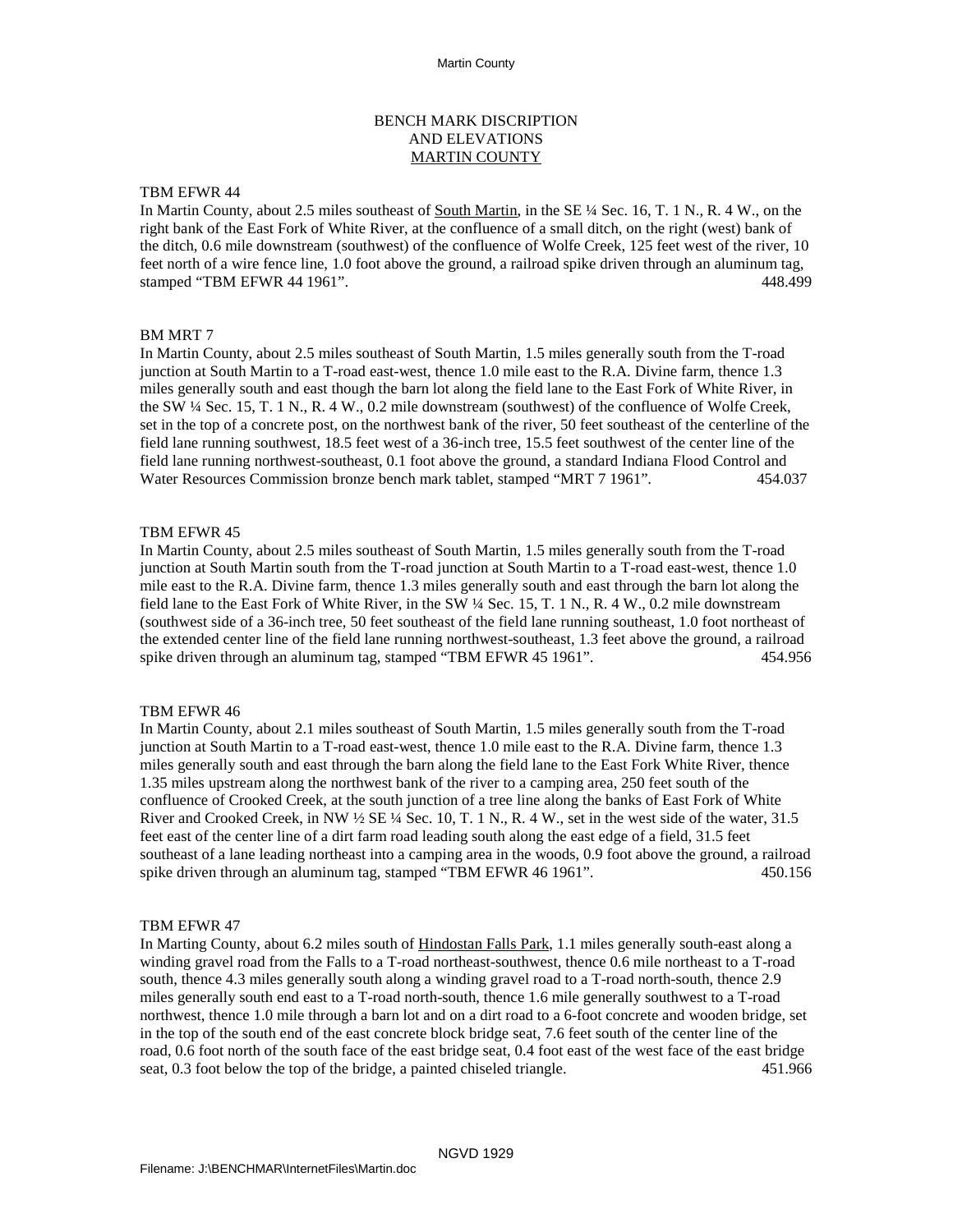## TBM EFWR 48

In Martin County, about 6.5 miles south of Hindostan Falls Park, 1.1 miles generally southeast along a winding gravel road from the Falls to a T-road northeast-southwest, thence 0.6 mile northeast to a T-road south, thence 4.3 miles generally south along a winding gravel road to a T-road north-south, thence 2.9 miles generally south and east to a T-road north-south, thence o.9 mile generally southwest to a 18-foot concrete bridge over a tributary to Lost River, set in the top of the east end of the south concrete headwall, 7.0 feet south of the center line of the road, 6.6 feet west of the east face of the south headwall, 0.2 foot south of the north face of the south headwall, 1 foot above the road, a painted chiseled triangle. 459.396

### BM MRT 1

In Martin County, about 6.5 miles south of Hindostan Falls Park, 1.1 miles generally southeast along a winding gravel road from the Falls to a T-road northeast-southwest, thence 0.6 mile northeast to a T-road south, thence 4.3 miles generally south along a winding gravel road to a T-road north-south, thence 2.9 miles generally south and east to a T-road north-south, thence 0.9 mile generally southwest to a 18-foot concrete bridge over a tributary to Lost River, set in the top of and at the center of the north concrete headwall, 140 feet west of the extended center line of a sharp bend in the road to the northeast, 9.5 feet west of the east face of the north headwall, 6 feet north of the center line of the road, 1.0 foot above the road, a standard Indiana Flood Control and Water Resources bronze bench mark tablet, stamped "MRT 1 1961". 459.667

### TBM EFWR 49

In Martin County, about 6.4 miles south of Hindostan Falls Park, 1.1 miles generally southeast along a winding gravel road from the Falls to a T-road northeast-southwest, thence 0.6 mile northeast to a T-road south, thence 4.3 miles generally south along a winding gravel road to a T-road north-south, thence 2.9 miles generally south and east to a T-road north-south, thence 0.9 mile generally southwest to a 18-foot concrete bridge over a tributary to Lost River, set in the top of the east end of the stone guardrail of the steel bridge over Lost River, on the last stone east of the bridge, 35 feet west of the center line of the north south road, 22 feet east of the southeast end of the steel bridge, 7.0 feet south of the center line of the T road west, 0.4 foot south of the north face of the south guardrail, 0.3 foot west of the east face of the guardrail, 1.0 foot above the road, a painted chiseled triangle. 475.722

### BM MRT 2

In Martin County, about 6.4 miles south of Hindostan Falls Park, 1.1 miles generally southeast along a winding gravel road from the Falls to a T-road northeast-southwest, thence 0.6 mile northeast to a T-road south, thence 4.3 miles generally south along a winding gravel road to a T-road north-south, thence 2.9 miles generally south and east to a T-road north-south, thence 0.1 mile north to a 30-foot steel bridge over Simmons Creek, set in the top of the south concrete wingwall of the bridge, 9 feet southwest of the center line of the road, 1.4 feet southeast of the southeast end of the bridge, 1.0 foot north of the south face of the wingwall, 0.3 foot below the road, a standard Indiana Flood Control and Water Resources Commission bronze bench mark tablet, stamped, "MRT 2 1961". 441.806

### TBM EFWRC 50

In Martin County, about 5.9 miles south of Hindostan Falls Park, 1.1 miles generally southeast along a winding gravel road from the Falls to a T-road north-east-southwest, thence 0.6 mile northeast to a T-road south, thence 4.3 miles generally south along a winding gravel road to a T-road north-south, thence 1.9 miles south to a right angle bend in the road east, set in the east side of a 14-inch Elm tree, 36 feet west of the center line of a driveway to a house on the south side of the road, 27 feet east of the extended center line of the road north, 18 feet south of the extended center line of the road east, 11.5 feet north of a fence line, 2.0 feet above the ground, a railroad spike driven through an aluminum tag, stamped "TBM EFWR 50 1961". 459.420 459.420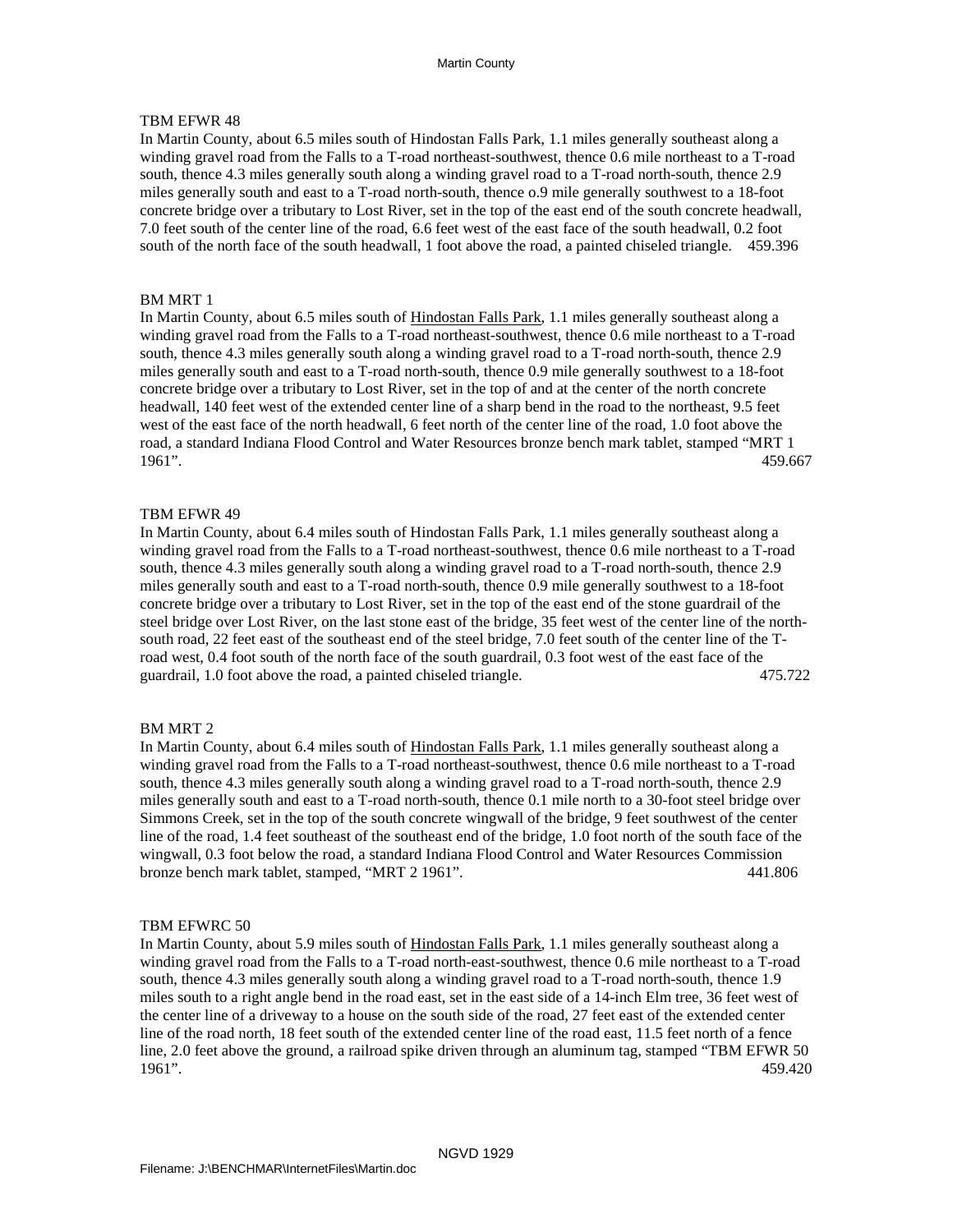## BM MRT 3

In Martin County, about 5.5 miles south of Hindostan Falls Park, in the NW ¼ SE ¼ of Sec. 2, T. 1 N.,R4W, 1.1 miles generally SE along winding gravel road from the Falls to a T-road northeast-southwest, thence 0.6 mile northeast to a T-road south, thence 4.3 miles generally south along a winding gravel road to a T-road north-south, thence 1.5 miles generally south to a one-foot pipe culvert under the road, set in the top of the south end of the east headwall, 9 feet west of the center line of the road, 1.8 feet north of the south end of the headwall, 0.2 foot above the road, a standard Indiana Flood Control and Water Resources Commission bronze bench mark tablet, stamped "MRT 3 1961". 466.451

### TBM EFWR 51

In Martin County, about 5.5 miles south of Hindostan Falls Park, in the NW ¼ SE ¼ of Sec. 2, T. 1 N., R4W, 1.1 miles generally SE along winding gravel road from the Falls to a T-road NE-SW, thence 0.6 mile northeast to a T-road south, thence 4.3 miles generally south along a winding gravel road to a T-road north south, thence thence 1.5 miles S. to a one foot culvert under the road, at the north end of the east headwall of the culvert, set in the west side of a 34-inch Walnut tree, 11 feet east of the center line of the road, 4.8 feet west of a fence line, 0.9 foot above the ground, a railroad spike driven through an aluminum tag, stamped "TBM EFWR 51 1961". 466.877

### BM MRT 4

In Martin County, about 4.1 miles south of Hindostan Falls Park, in the NW ¼ of Sec. 35, T. 2 N., R. 4 W., 1.1 miles generally southeast along a winding gravel road from the Falls southeast along a winding gravel road from the Falls to a T-road northeast-southwest, thence 0.6 mile northeast to a T-road south, thence 4.3 miles generally south along a winding gravel road to a T-road north-south thence 0.05 mile south to a 10 foot box culvert under the road, set in the top of the south end of the east concrete headwall, 300 feet south of two farm buildings directly across the road from each other, 7.0 feet east of the center line of the road, 1.0 foot north of the south end of the east headwall, 1.9 feet above the road, a standard Indiana Flood Control and Water Resources Commission bronze bench mark tablet, stamped "MRT 4 1961". 477.905

#### TBM EFWR 53

In Martin County, about 4.1 miles south of Hindostan Falls Park, in the NW ¼ of Sec. 35, T. 2 N., R. 4 W., 1.1 miles generally southeast along a winding gravel road from the Falls to a T-road northeast-southwest, thence 0.6 mile northeast to a T-road south, thence 4.3 miles generally south along a winding gravel road to a T-road north-south, thence 0.05 mile south to a 10-foot box culvert under the east concrete headwall of the culvert, 7.0 feet east of the center line of the road, 4.0 feet south of the north face of the east headwall,<br>1.9 feet above the road, a painted chiseled triangle. 477.966 1.9 feet above the road, a painted chiseled triangle.

#### TBM EFWR 54

In Martin County, about 3.6 miles south of Hindostan Falls Park, 1.1 miles generally southeast along a winding gravel road from the Falls to a T-road northeast-southwest, thence 3.4 miles generally south to a right angle bend in the road east and a one-span steel bridge over Jackman Branch, set in the top of the south end of the southeast concrete bridge seat, 8.0 feet south west of the center line of the road, 1 ft. south west of the southwest face of the southeast end of the southwest steel guardrail, 1 ft. southeast of the north west face of the southeast bridge seat, 1 ft. below the road, a painted chiseled triangle. 456.371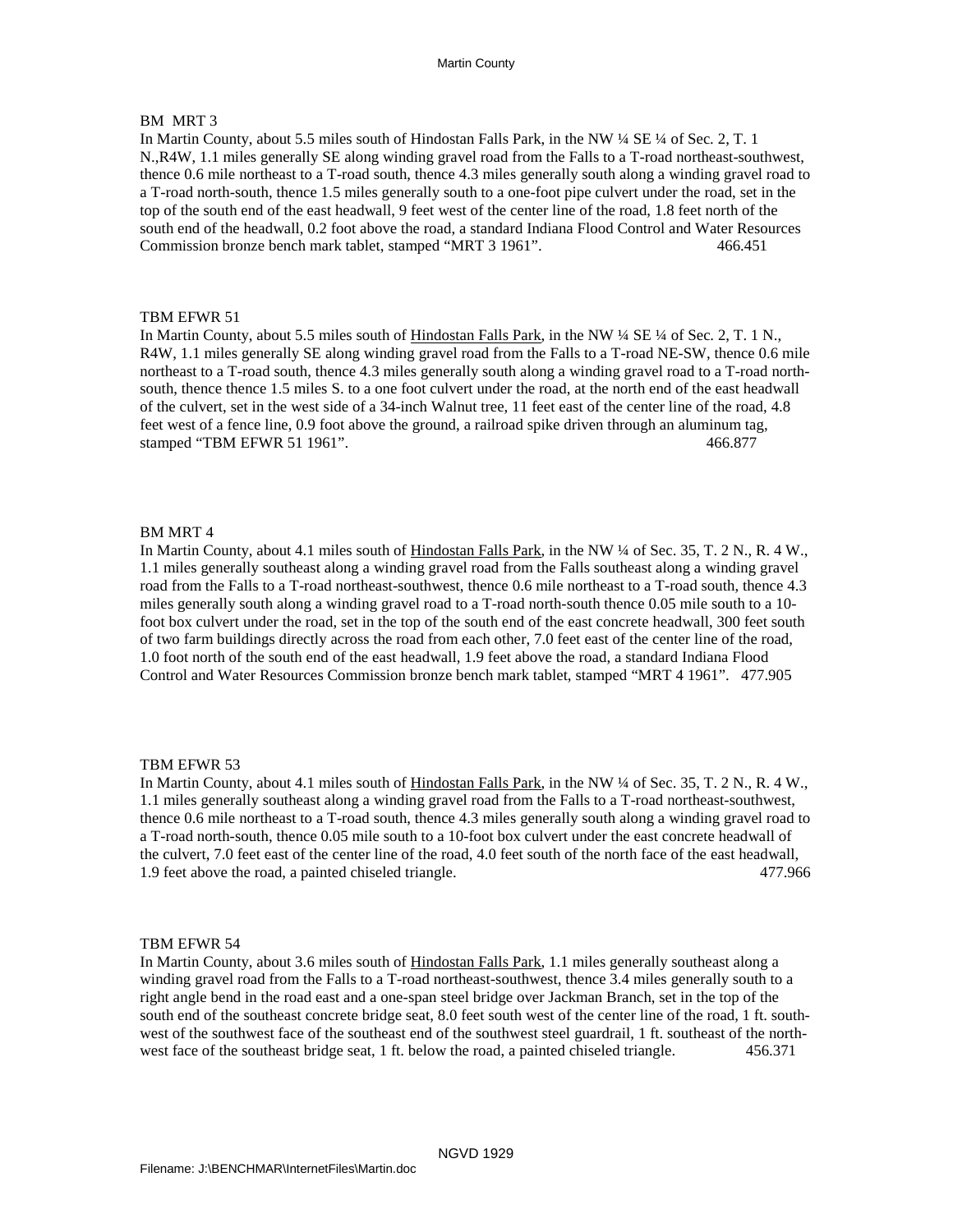# BM MRT 5

In Martin County, about 3.6 miles south of Hindostan Falls Park, 1.1 miles generally southeast along a winding gravel road from the Falls to a T-road northeast-southwest, thence 3.4 miles generally south to a right angle bend in the road east and a one-span steel bridge over Jackman Branch, set in the top of the east concrete wingwall of the bridge, 7.0 feet northeast of the center line of the road, 0.7 foot northwest of the south east end of the steel guardrail, 1.0 foot below the road, a standard Indian Flood Control and Water Resources Commission bronze bench mark tablet, stamped "MRT 5 1961". 456.280

### TBM EFWR 55

In Martin Count, about 3.0 miles south of Hindostan Falls Park, in the center of the N  $\frac{1}{2}$  of Sec. 27, T. 2 N., R. 4 W., 1.1 miles generally southeast along a winding gravel road from the Falls to a T-road northeast southwest, thence 0.2 mile northeast to a T-road south, thence 2.9 miles generally south along a winding gravel road to a power pole #L-28 on the east side of the road, 0.3 mile north of a T-road west, set in the northwest side of the people, 65 feet east of the center line of the road, 1.3 feet above the ground, a railroad spike driven through an aluminum tag, stamped ""BM EFWR 55 1961". 548.054

### USGS BM 45 WSM

In Martin County, about 2.8 miles south of Hindostan Falls Park, in the center of the N  $\frac{1}{2}$  of Sec. 27, T. 2 N., R. 4 W., 1.1 miles generally southeast along a winding gravel road form the Falls to a T-road northeast of the southwest, thence 0.2 mile northeast to a T-road south, thence 2.55 miles generally south along a winding gravel road to the point where a high tension power line crossing the road, set in the top of a concrete post, 65 feet north of the power lines, 34 feet south foot a 44-inch Oak tree painted USBM on a fence line, 32 feet northwest of the center line of the road, 1.8 feet eat of the fence line, 0.35 foot above the ground , a standard USGS disk , stamped "45 WSM 562 1955". 561.686

#### USGS TBM UE 686.1

In Martin County, about 2.3 miles southwest of Hindostan Falls Park, in the center of the N ½ of Sec. 27, T. 2 N., R. 4 W., 1.1 miles generally southeast along a winding gravel road from the Falls to a T-road northeast-southwest, thence 0.2 mile northeast to a T-road south, thence 1.7 miles generally south along a winding gravel road to a T-road east, in the northeast quarter of the T-junction, in the SE 1/4 of the NE 1/4 of Sec. 22, T. 2 N., R. 4 W., set in the root on the northwest side of a 9-inch Walnut tree, 90 feet east of the center line of the north-south road, 17 feet north of the T-road east, 7.0 feet east of a 20-inch Walnut tree, 6 feet above the X-road intersection, a copper nail and washer. 686.040

### TBM EFWR 56

In Martin County, about 1.7 miles southeast of Hindostan Falls Park, in the center of the N ½ of Sec. 27, T. 2 N., R. 4 W., 1.1 miles generally southeast along a winding gravel road from the Falls to a T-road northeast-southwest, thence 0.2 mile northeast to a T-road south, thence 1.0 mile generally south along a winding gravel road to a 6-foot box culvert under the road, on the east boundary line of Sec. 15, T. 2 N., R. 4 W., set in the top of the west concrete headwall of the culvert, 6.5 feet west of the center line of the road, 1.4 feet north of the south face of the west headwall, 0.6 foot above the ground, a painted chiseled triangle. 466.059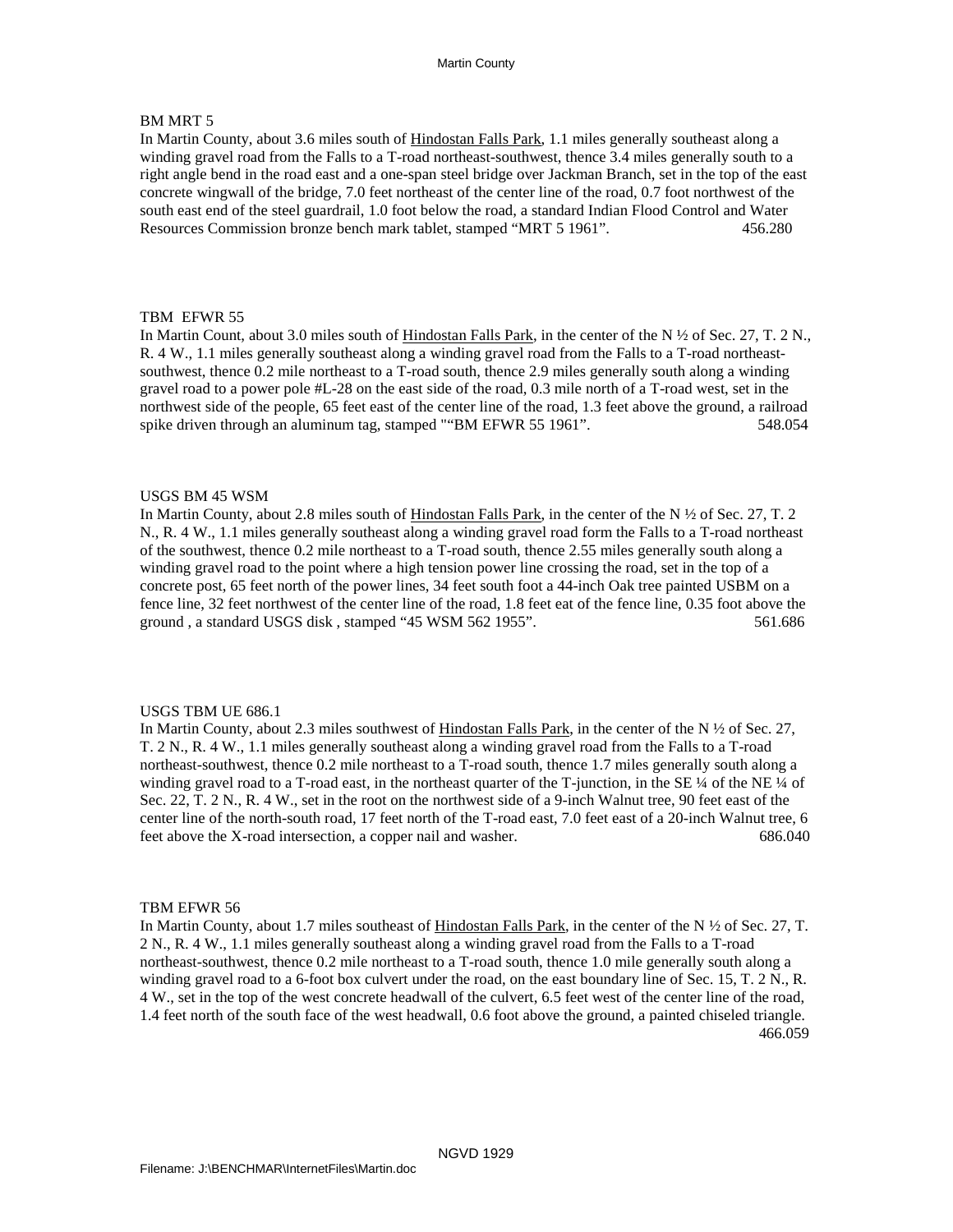# BM MRT 6

In Martin County, about 1.7 miles southeast of Hindostan Falls Park, in the center of the N  $\frac{1}{2}$  of Sec. 27, T. 2 N., R. 4 W., 1.1 miles generally southeast along a winding gravel road from the Falls to a T-road northeast-southwest, thence 0.2 mile northeast to a T-road south, thence 1.0 mile generally south along a winding gravel road to a 6-foot bronze culvert under the road, on the east boundary line of Sec. 15, T. 2 N., \$R. 4 W., set in the top of the south end of the east concrete headwall, 7.5 feet eat of the center line of the road, 2.0 feet north of the south face of the east headwall, 0.7 foot above the road, a standard Indiana Flood Control and Water Resources Commission bronze bench mark tablet, stamped, "MRT 6 1961". 466.258

### TBM EFWR 57

In Martin County, about 1.3 miles southeast of Hindostan Falls Park, in the center of the N  $\frac{1}{2}$  of Sec. 27, T. 2 N., R. 4 W., 1.1 miles generally southeast along a winding gravel road from the Falls to a T-road northeast-southwest thence 0.2 mile northeast to a T-road south, thence 0.4 mile generally south along a winding gravel road to a 25-foot wooden bridge over Plaster Creek, at the southwest corner of the bridge, set in the north side of a 20-inch double forked Chestnut tree, 9.5 feet west of the center line of the road 3.6 feet southwest of the southwest corner of the bridge, 2.0 feet above the ground, the tree is used as a fence corner post, a railroad spike driven through an aluminum tag, stamped "TBM EFWR 57 1961". 455.172

### TBM EFWR 58

In Martin County, about 1.0 mile southeast of Hindostan Falls Park, in the center of the N  $\frac{1}{2}$  of Sec. 27, T. 2 N., R. R. 4 W., 1.1 miles generally southeast along a winding gravel road from the Falls to a T-road northeast-southwest, thence 0.35 mile southwest to a small farm building, about 225 feet southwest of a house, set in the northwest side of a 14-inch Locust tree, 24 feet southwest of the east corner of the building, 22 feet northwest of the enter line of the road, 1.4 feet above the ground, a railroad spike driven through an aluminum tag, stamped "TBM EFWR 58 1961". 592.386

### TBM EFWR 59

In Martin County, about 0.7 mile south of Hindostan Falls Park, in the center of the N  $\frac{1}{2}$  of Sec. 27, T. 2 N., R. 4 W., 1.1 miles generally southeast along a winding gravel road from the Falls to a T-road northeast southwest, thence 1.05 miles generally southwest and west to the Brooks bridge over the East Fork of White River, in the SW ¼ of SW ¼ of Sec. 10, T. 2 N., R. 4 W., set in the north side of a 3-inch Sycamore tree, 105 feet east of the east end of the bridge, 13 feet south of the center line of the road, 1.7 feet above the ground, a railroad spike driven through an aluminum tag, stamped "TBM EFWR 59 1961". 462.110

### USGS RM 464.6

In Martin County, about 0.7 mile south of Hindostan Falls Park, in the center of the N  $\frac{1}{2}$  of Sec. 27, T. 2 N., R. 4 W., 1.1 miles generally southeast along a winding gravel road from the Falls to a T-road northeast southwest, thence 1.05 miles generally southwest and west to the Brooks bridge over the East Fork of White River, set in the top of the south end of the west stone bridge seat, 9.5 feet south of the center line of the road, 0.75 foot west of the eat face of the west bridge seat, 0.3 foot northwest of the southeast face of the west bridge seat, 10. Foot below the bridge floor, a chiseled cross. 464.373

### BM MRT 9

In Martin County, about 0.75 mile southeast of Hindostan Falls Park, 0.8 mile generally southeast along a gravel road from the falls to a 20-foot concrete bridge over a ditch, set inn the top of the northeast concrete wingwall of the bridge, 9.0 feet eat of the center line of the road, 3.0 feet southwest of the northeast face of the northeast wingwall, 1.5 feet north of the north end of the east steel guardrail, 0.2 feet below the road, a standard Indiana Flood Control and Water Resources Commission bronze bench mark tablet, stamped "MRT 9 1961". 456.486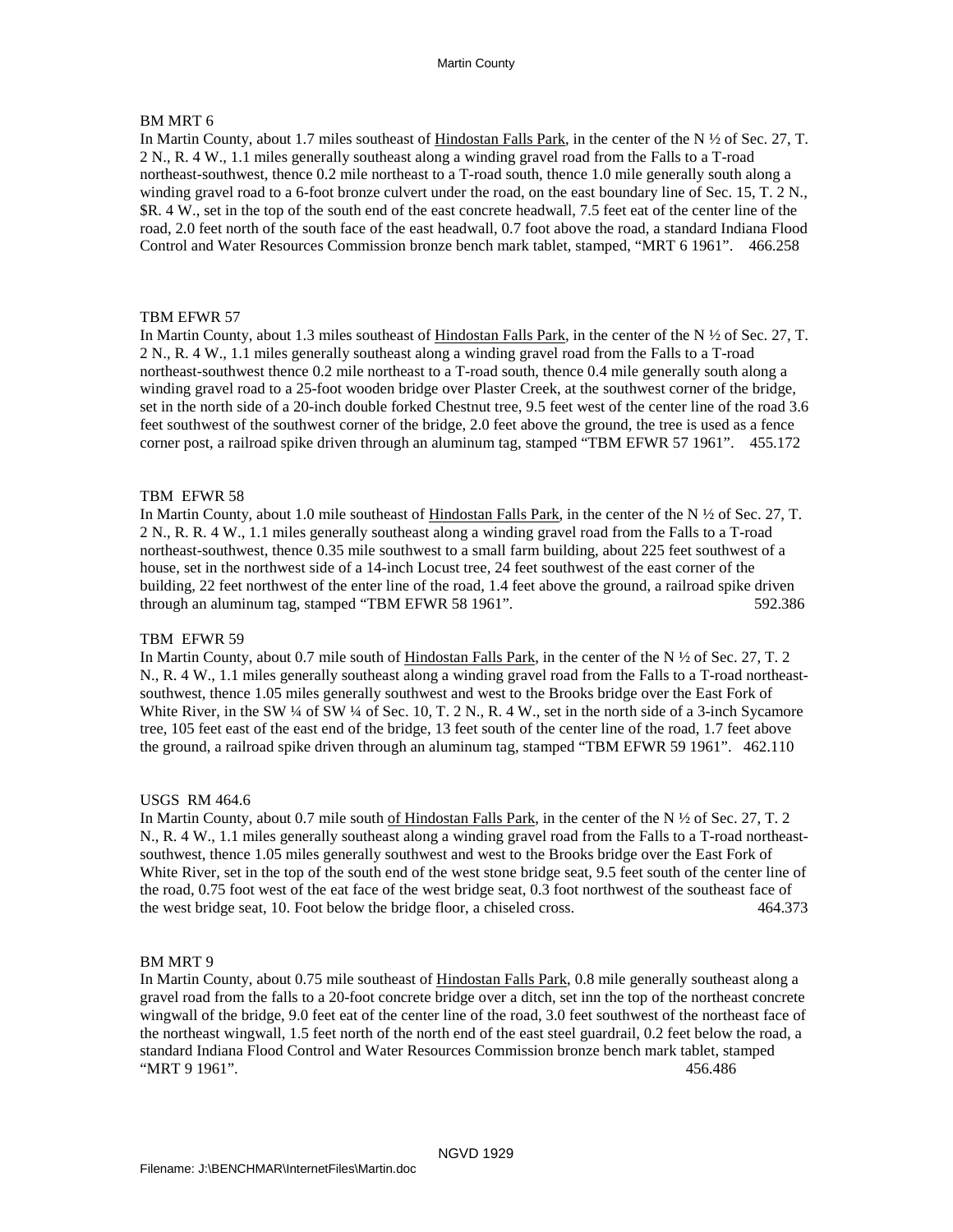# USGS UE 456.7

In Martin County, about 0.75 mile southeast of Hindostan Falls Park, 0.8 mile generally southeast along a gravel road from the Falls to a 20-foot concrete bridge, set in the top of the northwest concrete wingwall, 11.0 feet west of the center line of the road, 0.55 foot southeast of the northwest face of the northwest wingwall, 0.4 foot northeast of the southwest face of the northwest wingwall, level with the road, a painted chiseled cross. 456.499

### TBM EFWR 60

In Martin County, about 0.5 mile southeast of Hindostan Falls Park, 0.5 mile generally southeast along a gravel road from the Falls to a 40-foot concrete bridge over Willow Creek, set in the top of the north corner of the northwest stone wingwall, 14 feet west northeast of the center line of the road, 0.8 foot south of the north face of the wingwall, 0.2 foot northwest of the southeast face of the wingwall, 0.8 foot below the bridge floor, a painted chiseled triangle. 452.620

### BM MRT 10

In Martin County, at Hindostan Falls Park, at the picnic area on the bluff, 300 feet west of a shelter house, set in the top of a 2-foot square concrete post, 150 feet west of the center line of a paved road, 85 feet north of the north water edge of Eat Fork of White River, 8.5 feet south of the center line of a dirt road leading into picnic area, 0.2 foot above the ground, a standard Indiana Flood Control and Water Resources Commission bronze bench mark tablet, stamped "MRT 10 1961". 459.537

#### TBM EFWR 61

In Martin County, at Hindostan Falls Park, at the picnic area on the bluff, in the northwest quarter of the Tjunction of the paved road and a dirt road leading to the picnic are, set in the west side of a 40-inch Sycamore tree, 130 feet west of the center line of the paved road, 17 feet north of the center line of the dirt road, 0.6 foot above the ground, a railroad spike driven through an aluminum tag, stamped "TBM EFWR 61 1961". 457.167

#### USGS BM 31 WSM

In Martin County, about 0.6 mile north of Hindostan Falls Park, 0.6 mile north along a black top road from the Falls to a T-junction with State Road 550, set in the top of a concrete post, 39 feet east of the center line of a T-road north, 20 feet east of a fence corner post, 15 feet north of the center line of State Road 550, 3.0 feet east of a mail box, 1.7 feet south of a fence line, in line with the center line of the T-road south, 0.3 foot above the ground, a standard USGS bronze disk, stamped "31 WSM 1946 501". 500.797 *Could Not Find 5/14/97 by IDNR field crew* 

### TBM EFWRC 62

In Martin County, about 0.9 mile southwest of Hindostan Falls Park, 0.6 mile north along a black top road from the Falls to a T-junction with State Road 550, thence 0.6 mile generally northwest along State Road 550 to a T-road south, in the southwest quarter of the T-junction, set in the southwest side of a double pronged 24-inch Walnut tree, 47 feet south of the center line of the highway, 20 feet east of the center line of the gravel road, 1.7 feet above the ground, a railroad spike driven through an aluminum tag, stamped "TBM EFWR 62 1961". 554.959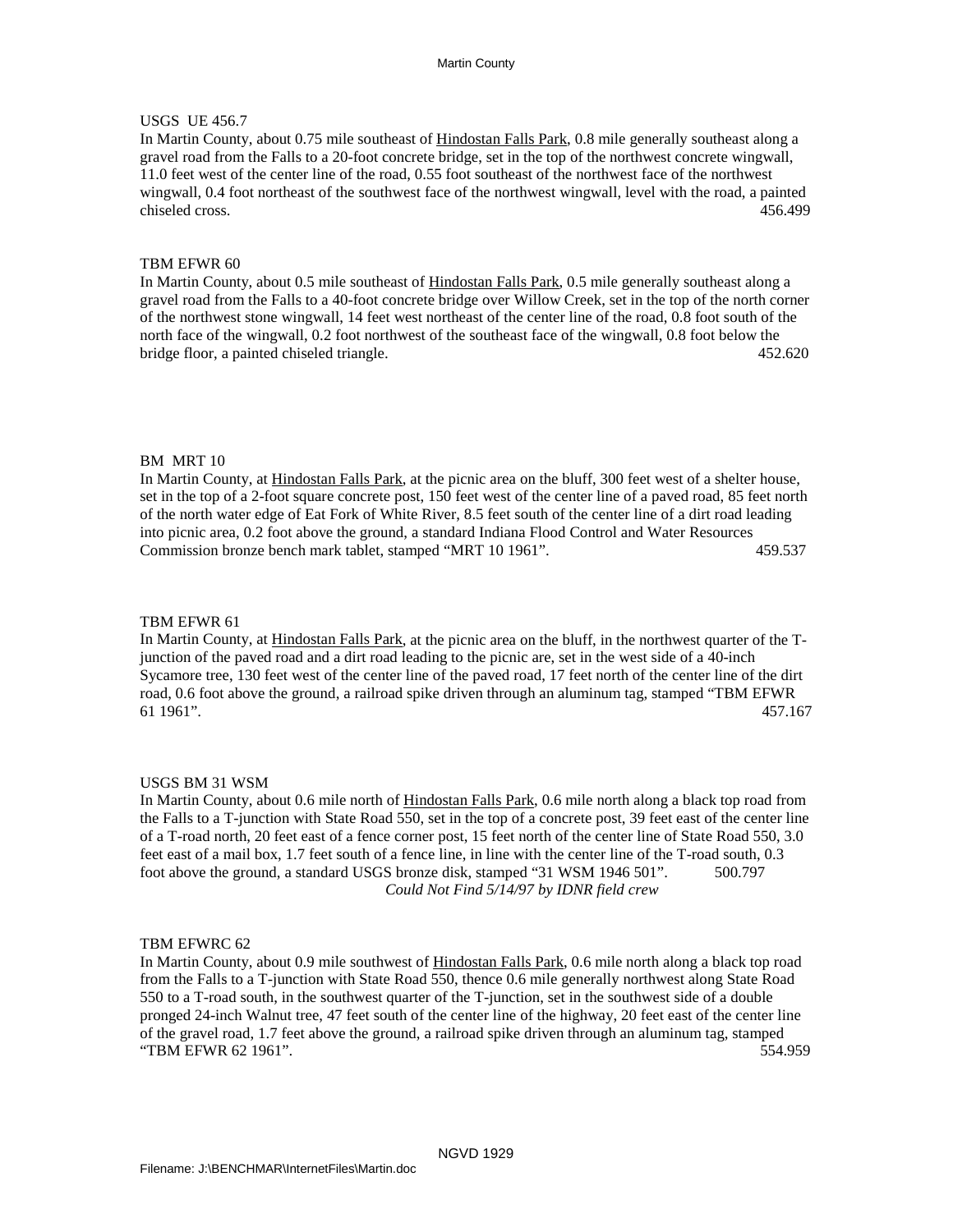In Martin County, about 0.9 mile west of Hindostan Falls Park, 0.6 mile north along a black top road from the Falls to a T-junction with State Road 550 to a T-road south, thence 0.9 mile generally southwest along a winding gravel road to a point where a small creek comes within 30 feet of the road, set in the north side of a 36-inch Oak tree which is on a fence line, 17.0 feet south of the center line of the road, 2.0 feet above the ground, a railroad spike driven through an aluminum tag, stamped "TBM EFWR 63 1961". 462.428

### TBM EFWR 64

In Martin County, about 1.0 mile west of Hindostan Falls Park, 0.6 mile north along a black top road from the Falls to a T-junction with State Road 550, thence 0.6 mile generally northwest along State Road 550 to a T-road south, thence 1.05 miles generally southwest along a winding gravel road to a 18-foot concrete and wood bridge over a small creek, set in the top of the southeast concrete wingwall, 9.5 feet south of the center line of the road, 0.3 foot north-east of the southwest face of the southeast wingwall, 2.0 feet below the bridge floor, a painted chiseled triangle. 449.687

### BM MRT 11

In Martin County, about 1.0 mile west of Hindostan Falls Park, 0.6 mile north along a black to road from the Falls to a T-junction with State Road 550, thence 0.6 mile generally northwest along State Road 550 to a T-road south, thence 1.05 miles generally southwest along a winding gravel road to a 18-foot concrete and wood bridge over a small creek, set in the top of the northeast concrete wingwall of the bridge, 7 feet north of the center line of the road, 1.3 feet west of the east face of the west bridge seat, 0.8 foot below the bridge floor, a standard Indiana Flood Control and Water Resources Commission bronze bench mark tablet, stamped "MRT 11 1961". 451.101

### TBM EFWR 65

In Martin County, about 3.6 miles southeast of Loogootee, 3.4 miles generally southeast along State Road 550 from its junction with U.S. Highways 50 and 150 in Loogootee to a T-road south, thence 1.15 miles generally south to a right angle turn east, 340 feet north of the turn, set in the northwest side of a lone 28 inch tree, 15.5 feet east of the center line of the road, 5.5 feet west of a fence line, 0.5 foot above the road, a railroad spike through an aluminum tag, stamped "TBM EFWR 65 1961". 492.327

### BM MRT 12

In Martin County, about 3.4 miles southwest of Loogootee, 3.4 miles generally southeast along State Road 550 from its junction with U.S. Highways 50 and 150 in Loogootee to a T-road south, thence 0.8 mile south along a black top road to the Paul E. Hudson residence, set in the top of a concrete post, 180 feet south of the house, 18 feet west of the center line of the road, 2.0 feet east of a fence line, between tow 6-inch Walnut trees, 0.1 foot above the ground, a standard Indiana Flood Control and Water Resources Commission bronze bench mark tablet, stamped "MRT 12 1961".

*(Conc. Post & TABLET STEM REMAINS) 8/6/96* 491.195

### TBM EFWR 66

In Martin County, about 3.4 miles generally southeast along State Road 550 from its junction with U.S. Highways 50 and 150 in **Loogootee** to a T-road south, thence 0.8 mile south along a black top road to the Paul E. Hudson residence, set in the southwest side of a double pronged 20-inch Oak tree, directly across the road from the residence of Paul E. Hudson, tree is at the northwest corner of a group of dog houses, 17 feet east of the center line of the road, 1.4 feet above the ground, a railroad spike driven though an aluminum tag, stamped "TBM EFWR 66 1961". *DESTROYED 8/6/96* 495.412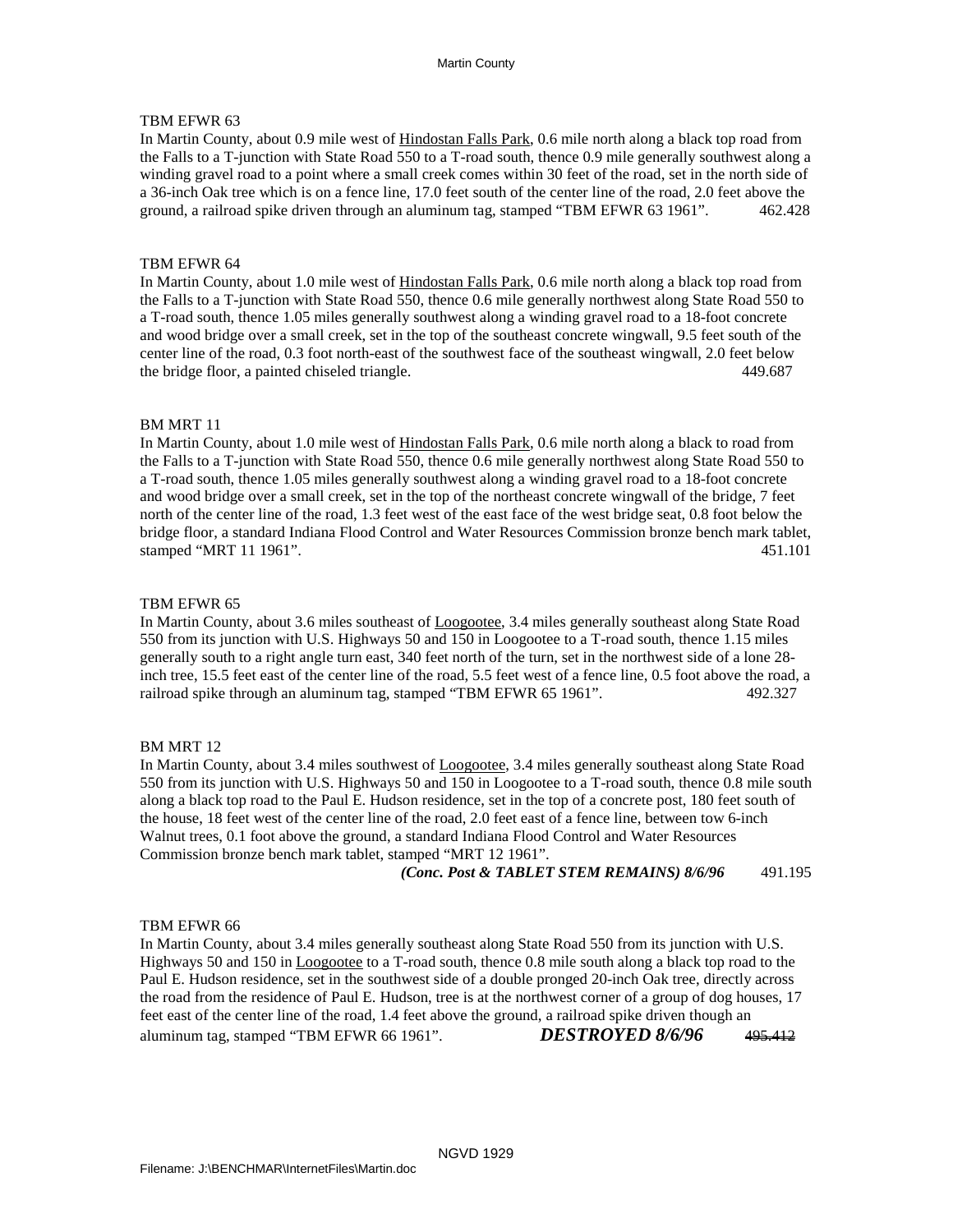In Martin County, about 2.8 miles southeast of Loogootee, 3.4 miles generally southeast along State Road 550 from its junction with U.S. Highways 50 and 150 in Loogootee to a T-road south, in the northeast quarter of the T-junction, set in the southwest side of a power pole, 35 feet north of the center line of the highway 33 feet east of the center line of a driveway, 33 feet east of the center line of a driveway north to a brick house, about 3.0 feet above the highway, a boat spike driven through an aluminum tag, stamped "TBM EFWR 67 1961". *DESTROYED 8/6/96 MR* 491.306

### TBM EFWR 69

In Martin County, about 2.5 miles southeast of Loogootee, 2.9 miles generally southeast along State Road 550 from its junction with U.S. Highways 50 and 150 in Loogootee to the State Road 550 2-span high steel truss bridge over the East Fork White River, set in the top of the north stone wingwall of the bridge, 11.5 feet west of the west end steel truss of the bridge, 11 feet northeast of the center line of the north stone guardrail on top of the north wingwall, 0.3 foot below the road, a painted chiseled triangle.

# *DESTROYED 8/6/96 MR* 471.254

### TBM EFWR 68

In Martin County, about 2.5 miles southeast of Loogootee, 2.9 miles generally southeast along State Road 550 from its junction with U.S. Highways 50 and 150 in Loogootee to the State Road 550 2-span high steel truss bridge over the East Fork of White River, set in the top of the west end of the east stone wingwall of the bridge, 10 feet northeast of the center line of the road, 0.6 foot east of the west face of the east wingwall, 0.6 foot south of the north face of the east wingwall, level with the floor of the bridge, a painted chiseled triangle. 472.761

#### BM MRT 13

In Martin County, about 2.5 miles southeast of Loogootee, 2.9 miles generally southeast along State Road 550 from its junction with U.S. Highways 50 and 150 in Loogootee to the State Road 550 2-span high steel truss bridge over the East Fork of White River, set in the top of the northeast end of the southeast stone bridge seat, 10 feet northeast of the center line of the highway, 2.0 feet northwest of the southeast end of the bridge, 1.0 foot below the floor of the bridge, a standard Indiana Flood Control and Water Resources Commission bronze bench mark tablet, stamped "MRT 13 1961". 471.382

#### TBM EFWR 70

In Martin County, about 1.8 miles southeast of Loogootee, 1.8 miles generally southeast along State Road 550 from its junction with U.S. Highways 50 and 150 at Loogootee to a T-road north, thence 0.15 mile north to a right angle turn east, thence 200 feet south of the turn, set in the east side of a 30-inch Oak tree, 13.5 feet west of the center line of the road, on a north-south fence line, 0.8 foot above the ground, a boat spike driven through an aluminum tag, stamped "TBM EFWR 70 1961". 565.509 *Reported Destroyed 5/14/97by IDNR filed crew* 

#### TBM EFWR 71

In Martin County, about 1.6 miles southeast of Loogootee, 1.8 miles generally southeast along State Road 550 from its junction with U.S. Highways 50 and 150 to Loogootee to a north-road north, thence 0.8 mile generally north along a black top road to a field entrance west, set in the east side of a 14-inch Oak tree on the north-south fence line, 40 feet west of the center line of the road, 2.9 feet southeast of the center line of the field entrance, 1.0 foot above the ground, a railroad spike driven through an aluminum tag, stamped "TBM EFWR 71 1961". 462.786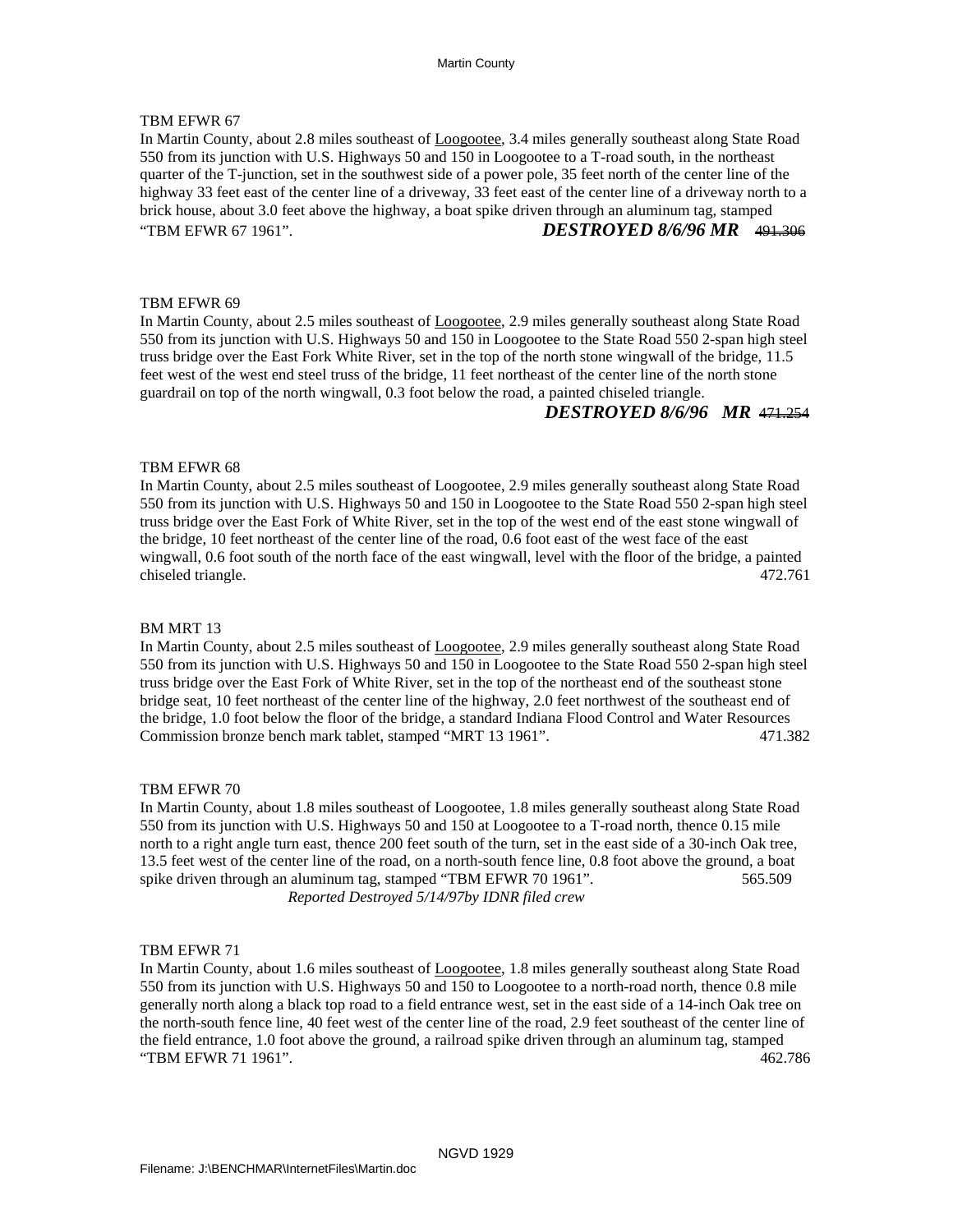# BM MRT 14

In Martin County, about 1.6 miles southeast of Loogootee, 1.8 miles generally southeast along State Road 550 at Loogootee to a T-road north, thence 0.8 mile generally north along a black top road to a field entrance west, set in the top of a concrete post, 235 feet southwest of a 15-foot steel pipe culvert under the road, 9.0 feet southwest of the center line of the field entrance, 2.2 feet southeast of a fence line, 0.3 foot above the ground, a standard Indiana Flood Control and Water Resources Commission bronze bench mark tablet, stamped "MRT 14 1961". *Could Not Find 8/6/96* 460.101

# TBM EFWR 72

In Martin County, about 1.6 miles of Loogootee, 2.4 miles generally along U.S. Highway 50 and 150 from their junction with U.S. Highway 231 at Loogootee to a gravel T-road east-west, thence 2.5 miles generally east and south to a field entrance west, set in the east side of a wooden fence and gate post, 1 feet west of the center line of the gravel road, 15 feet north of the center line of the field entrance, 1.0 foot above the ground, a railroad spike driven through an aluminum tag, stamped "TBM EFWR 1961".

468.305

### TBM EFWR 73

In Martin County, about 1.6 miles east of Loogootee, 2.1 miles generally along U.S. Highway 50 and 150 from their junction with U.S. Highway 231 at Loogootee to a gravel T-road southwest, thence 0.3 mile generally southwest to a 2-span steel pony truss bridge over Boggs Creek, set in the top of the south stone wingwall of the bridge, 8.0 feet southeast of the center line of the road, 0.6 foot southwest of the northeast face of the south wingwall, 0.2 foot north of the south face of the wingwall, 0.6 foot below the road, a painted chiseled triangle. 462.273

### BM MRT 15

In Martin County, about 1.6 miles east of Loogootee, 2.4 miles generally along U.S. Highways 50 and 150 from their junction with U.S. Highway 231 at Loogootee to a gravel T-road southwest, thence 0.3 mile generally southwest to a 2-span steel pony truss bridge over Boggs Creek, set in the top of the east stone wingwall of the bridge, 9.5 feet southeast of the center line of the road, 2.0 feet southeast of the southeast face of the end of the truss, 0.6 foot northwest of the southeast face of the east wingwall, 0.4 foot below the road, a standard Indiana Flood Control and Water Resources Commission bronze bench mark tablet, stamped "MRT 15 1961". 462.560

### BM MRT 16

In Martin County, about 2.4 miles east of Loogootee, 2.4 miles generally east along U.S. Highways 50 and 150 from their junction with U.S. Highway 231 at Loogootee to a T-road south, thence 0.25 mile south to a crossing of the B.&O. Railroad, in the southeast quarter of the crossing, set in the top of a 2-foot square concrete railroad signal base, 41.5 feet east of the center line of the road, 40 feet west of the west end of a siding along the north side of the tracks, 8 feet south of the south rail, 4 feet west of the signal tower, 1.5 feet below the top of the tracks, a standard Indiana Flood Control and Water Resources Commission bronze bench mark tablet, stamped "MRT 16 1961". 471.496

### TBM EFWR 74

In Martin County about 2.4 miles east of Loogootee, 2.4 miles generally east along U.S highways 50 and 150 from their junction with U.S> Highway 231 at Loogoote to a T-road south, thence 0.25 mile south alt crossing of the B.&O. Railroad, in the southeast quarter of the crossing , set in the top of and on the north west corner of the west concrete base stand for an electric aluminum switch box, the box is 5 feet by 4 feet by 2 feet, 200 feet east of the center line of the road, 9.7 feet south of the south rail, 1.6 feet above the ground, a painted chiseled triangle. 473.792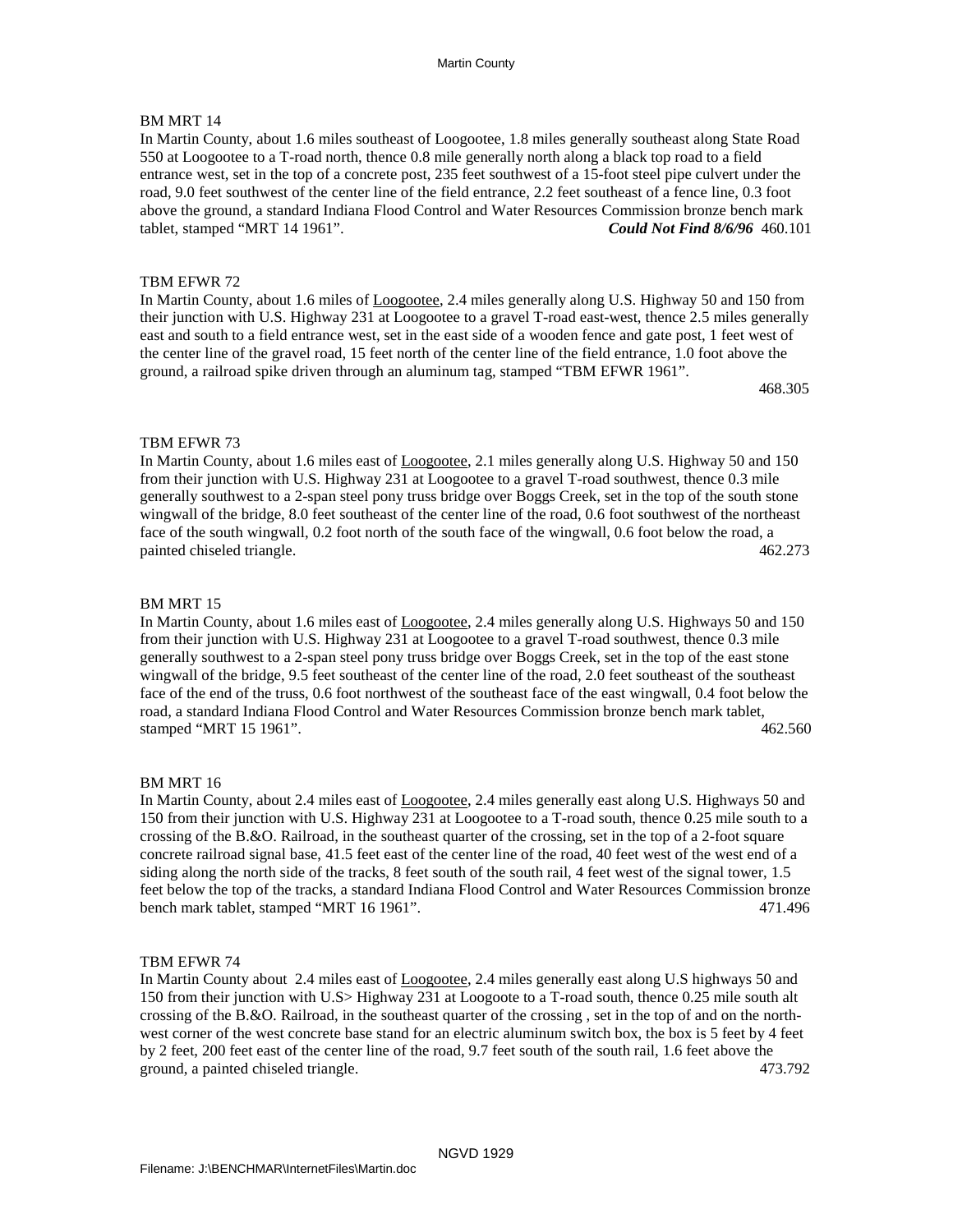In Martin County, about 3.8 miles east of Loogootee, 2.4 miles generally eat along U.S. Highways 50 and 150 from their junction with U.S. Highway 231 at Loogootee to a T-road south, thence 0.25 mile south to a crossing of the B.&O. Railroad, thence 1.07 miles generally east along a railroad to a 30-foot concrete bridge over River Drain, set in the top of the east end of the south concrete headwall of the culvert, 15 feet south of the south rail, 2.9 feet west of the east face of the south headwall, 0.5 foot north of the south face of the south headwall, 6 feet below the top of the rails, a painted chiseled square. 468.243

# USC&GS BM B 11

In Martin County, about 3.8 miles east of Loogootee, 2.4 miles generally east along U.S. Highways 50 and 150 from their junction with U.S. Highway 231 at Loogootee to a T-road south, thence 0.25 mile south to a crossing of the B.&O. Railroad, thence 1.07 miles generally east along the railroad to a 30-foot concrete bridge over River Drain, set in the top of the east end of the west concrete headwall, 12.5 feet north of the north rail, 2.2 feet west of the east face of the north headwall, 1.0 foot south of the north face of the north headwall, 1.0 foot south of the north face of the north headwall, 6.0 feet below the top of the rails, a standard USC&GS disk, stamped "B 11 1930 468.260 ft.". *(USC&GS could not find 1968)* 468.260

## BM MRT 17

In Martin County, about 2.4 miles west of **Shoals**, 3.4 miles generally west along the B.&O. Railroad from its bridge over the East Fork of White River at Shoals to a one-span bridge over Beech Creek, set in the top of the southwest end of the southeast concrete abutment, 5.5 feet southwest of the southwest concrete abutment, 5.5 feet southwest of the southwest rail, 4.0 feet northeast of the southwest corner of the abutment, 2.0 feet below the rails, a standard Indiana Flood Control and Water Resources Commission bronze bench mark tablet, stamped "MRT 17 1961". 473.929

### TBM EFWR 76

In Martin County, about 2.4 miles west of Shoals, 3.4 miles generally west along the B.&O. Railroad from its bridge over the East Fork of White River at Shoals to a one-span bridge over Beech Creek, set in the top of the northeast end of the southeast concrete abutment, 8.5 feet northeast of the northeast rail, 1.0 foot southwest of the northeast face of the northeast retaining wall, 0.8 foot southeast of the northwest face of the abutment, 1.6 feet below the top of the northeast rail, a painted chiseled triangle. 473.938

### TBM EFWR 77

In Martin County, about 1.6 miles west of **Shoals**, 2.3 miles generally west along the B.&O. Railroad from its bridge over the East Fork of White River at Shoals to a 2-foot pipe culvert under the tracks with a wooden rail headwall and a 4-inch thick slab of stone between the pipe and the headwall, set in the top of the south end of the east end of the stone slab, 8.5 feet east of the east rail, 1.3 feet north of the south face of the slab, 0.4 foot west of the east face of the slab, 3.5 feet below the top of the east rail, 1.5 feet below the top of the headwall, a painted chiseled triangle. 473.230

### BM MRT 18

In Martin County, about 1.5 miles west of Shoals, 2.0 miles generally west along the B.&O. Railroad from its bridge over the East Fork of White River at Shoals to a 6-foot wooden tie and limestone culvert under the tracks, set in the top of the southeast headwall of the culvert, 135 feet north of a pole painted 149/10, 15.8 feet northwest of telephone pole #E 22, 14.5 feet east of the east rail, 2.0 feet west of the east face of the southeast headwall, 2.0 feet west of the east face of the southeast headwall, 1.7 feet north of the south face of the southeast headwall, 1.7 feet north of the south face of the southeast headwall, 6.0 feet below the top of the rails, a standard Indiana Flood Control and Water Resources Commission bronze bench mark tablet, stamped "MRT 18 1961". 471.470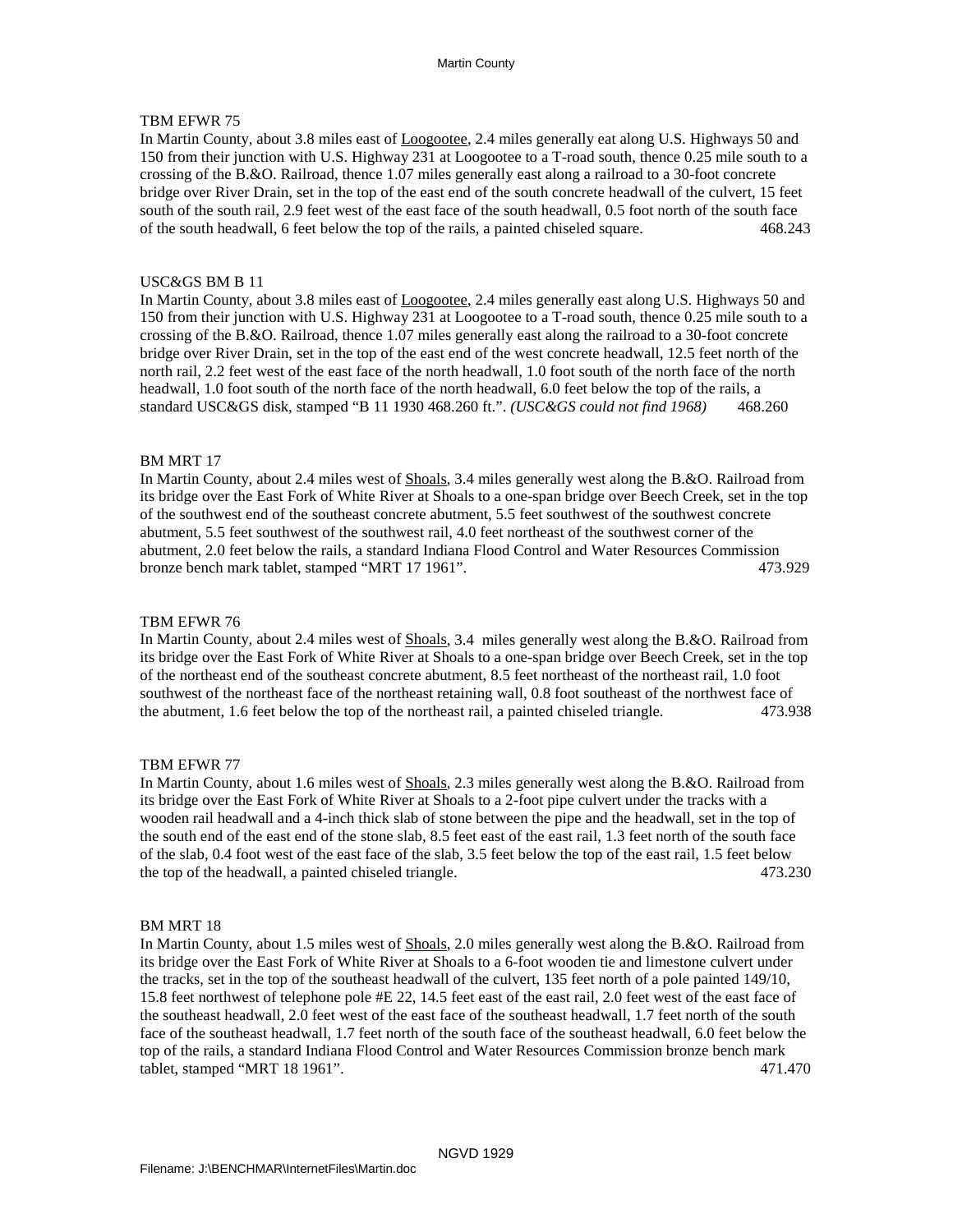In Martin County, about 0.9 mile northwest of Shoals, 1.0 mile generally northwest along the B.&O. Railroad from its bridge over the East Fork of White River at Shoals to the northwest end point on the B.&O. siding for Shoals, set on the most northwest one of two semaphores, at the southeast corner bolt which holds the base of the iron semaphore to a concrete foundation, 25 feet northwest of the switching apparatus, 8.8 feet southwest of the southwest rail, 0.5 foot northwest of a ladder extending up the southwest side of the semaphore, 1.3 feet above the ground, a filed plus in a painted circle. 477.771

# USC&GS BM A 11

In Martin County, at Shoals, at the County Courthouse, set in the top of and at the north end of the west concrete banister of the south entrance to the courthouse, 20.2 feet east of the southwest corner of the courthouse, 1.0 foot south of the south face of the courthouse, 0.9 foot east of the west face of the west banister, 4.7 feet above the ground, a standard USC&GS disk, stamped "A 11 1930 521.944 ft.". 521.541 NAVD 1988 *Found 8/5/96* 521.944 NGVD 1929

### USC&GS BM Z 10 RESET

In Martin County, at Shoals, at the B.&O. Railroad bridge over the East Fork of White River, set in the top of the third pier northwest of the southeast end of the bridge, 9.5 feet northeast of the northeast rail, 4.3 feet southwest of the northeast face of the pier, 3.4 feet northwest of the southeast face of the pier, 10 feet below the top of the tracks, a standard USC&GS bench mark disk, stamped "Z 10 1946 RESET". 480.043

### USC&GS BM P 50 RESET

In Martin County, at Shoals, at the B.&O. Railroad bridge over the East Fork of White River, set in the top of the northeast end of the first pier northwest of the southeast end of the bridge, 11 feet northeast of the northeast rail, 2.6 feet northwest of the southeast face of the pier, 2.1 feet southwest of the northeast face of the pier, 10 feet below the top of the rails, a standard USC&GS bronze bench mark disk, stamped "P 50 RESET 1946". *Elevation found using Z 10 RESET—479.912* 479.899

### TBM EFWR 79

In Martin County, at Shoals, at the U.S. Highways 50 and 150 3-span steel bridge over the East Fork of White River, set in the top of the northwest end of the southwest concrete guardrail, 19.5 feet south of the center line of the highway, 2.2 feet southeast of the northwest face of the southwest guardrail, 0.8 foot southwest of the northeast face of the guardrail, 3.4 feet above the sidewalk, a painted chiseled triangle. 493.475

### BM MRT 19

In Martin County, at Shoals, at the U.S. Highways 50 and 150 3-span steel bridge over the East Fork of White River, set in the top of the southeast end of the southwest concrete sidewalk of the bridge, 18.5 feet southwest of the center line of the highway, 10.8 feet northwest of the southeast face of the southeast concrete guardrail, 0.5 foot northeast of the northeast face of the southeast concrete guardrail, 0.7 foot above the highway, a standard Indiana Flood Control and Water Resources Commission bronze bench mark tablet, stamped "MRT 19 1961". 498.821

#### TBM EFWR 80

In Martin County, in  $N \frac{1}{2}$  Sec. 30, T. 3 N., R. 3 W., about 0.4 mile northeast of Shoals, 0.4 mile generally northeast along Main Street from its junction with U.S. Highways 50 and 150 at Shoals to the T-road north (East River Road) thence 225 feet north to an one-span steel bridge over Speel Creek, set in the top of the southeast concrete wingwall, 7.0 feet east of center line of road, 1.0 foot southeast of the southeast corner of south end of the east guardrail, 0.3 foot southwest from the northeast face of the wing wall, 0.2 foot below the roadway, a chiseled triangle. 467.847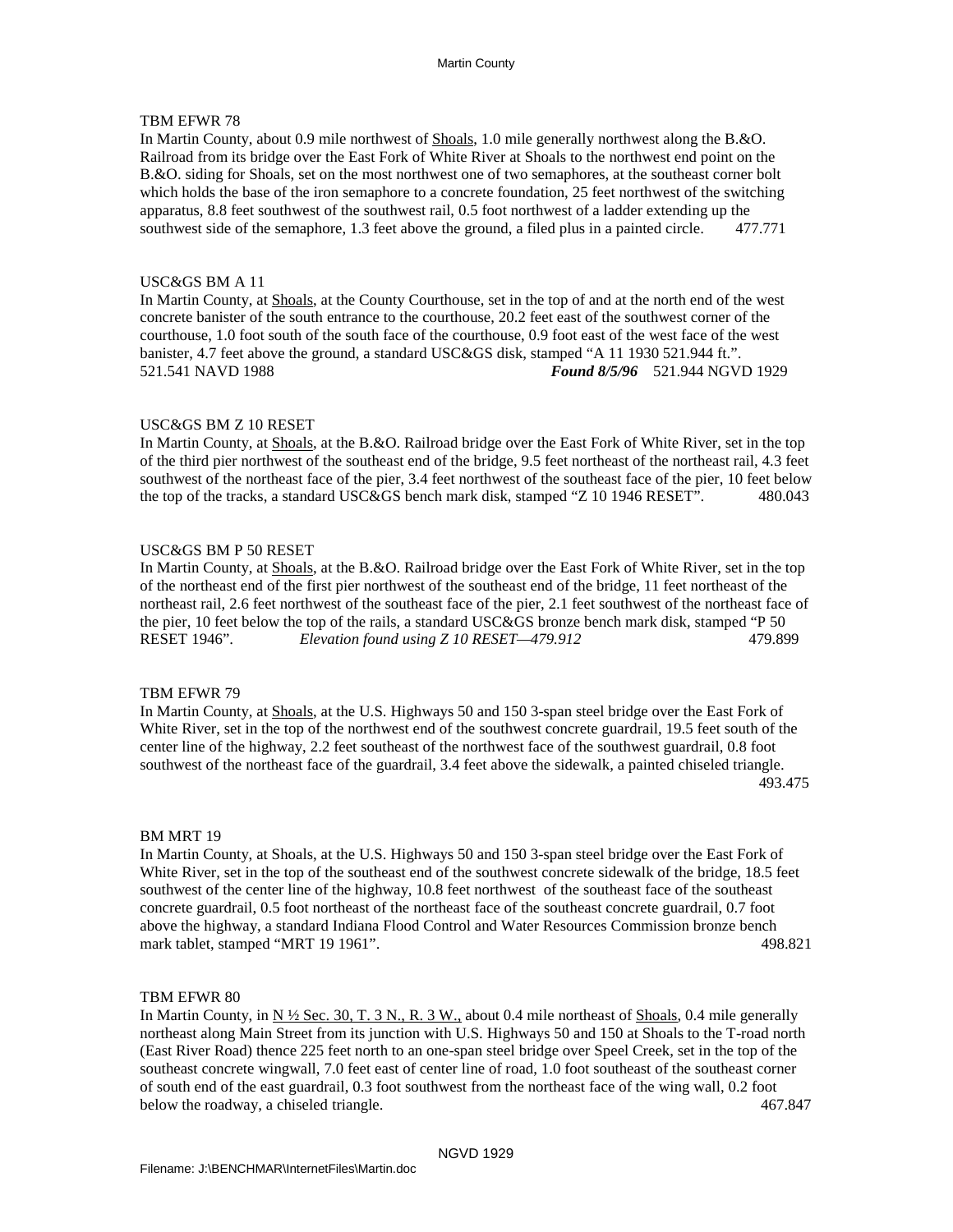### BM MRT 20

In Martin County, in Sec. 19, T. 3N., R. 3 W., about 1.0 mile north of Shoals, 0.4 mile generally northeast along Main Street from its junction with U.S. Highways 50 and 150 at Shoals to a T-road north, thence 0.7 mile generally north along a paved road to a Sawmill on the east side of the road, set in the top of a concrete post, 40.5 feet south from the extended center line of the road leading to the Sawmill, 13.0 feet west from the center line of the paved road, 2.2 feet south from a power pole No. K422A, 0.2 foot above the ground, a standard Indiana Flood Control and Water Resources Commission bronze bench mark tablet, stamped "MRT 20 1962". 482.837

### TBM EFWR 81

In Martin County, in Sec. 19, T. 3 N., R. 3 W., about 1.0 mile north of Shoals, 0.4 mile generally northeast along Main Street from its junction with U.S. Highways 50 and 150 at Shoals to a T-road to a sawmill on the east side of the road, set in the east side of a 17-inch black walnut tree, 30.0 feet north of the extended center line of a road leading 30.0 feet north of the extended center line of a road leading to the sawmill, 19.0 feet west of the center line of the paved road, 2.9 feet above the ground, a railroad spike driven through an aluminum tag, stamped "TBM EFWR 81 1983". 483.842

### TBM EFWR 82

In Martin County, in Sec. 18, T. 3 N., R. 3 W., about 1.7 miles north of Shoals, 0.4 mile generally northeast along Main Street from its junction with U.S. Highways and 50 and 150 at Shoals to a T-road north, thence 1.4 miles north along paved T-road to the "Dwier" residence at the east side of the road, set in the west side of a 10-inch maple tree directly across the road from a gray garage, 64 feet northeast and across the road from the mail box, 14.5 feet east of the center line of the road, 1.2 feet above the ground, a railroad spike driven through an aluminum tag, stamped "TBM EFWR 82 1963". 487.714

### TBM EFWR 83

In Martin County, in Sec. 18, T. 3 N., R. 3 W., about 1.8 miles north of Shoals, 0.4 mile generally northeast along Main Street from its junction with U.S. Highways 50 and 150 at Shoals to a T-road north, thence 1.6 miles generally north to a 40-foot bridge over House Rock Brach, set in the south side of a 28-inch 3 pronged elm tree, 198 feet northeast from the east end of the bridge, 19.0 feet northwest of the center line of the road, 1.7 feet above the ground, a railroad spike driven through an aluminum tag, stamped "TBM EFWR 83 1963". 469.873

#### TBM EFWR 84

In Martin County, in Sec. 17, T. 3 N., R. 3 W., about 2.4 miles northeast of Shoals, 0.4 mile northeast along Main Street from its junction with U.S. Highways 50 and 150 at Shoals to a T-road north, thence 2.3 miles generally north and northeast to the H. Girdley cabin, set in the northeast side of a 7-inch oak tree, directly across the road from the stairs leading from the cabin, 27.0 feet northwest of the center line of the road, a railroad spike driven through an aluminum tag, stamped "TBM EFWR 84 1963". 472.208

### USC&GS TT  $51 =$ PBM  $51$  (B&W)

In Martin County, in  $N \frac{1}{2}$  Sec. 17, T. 3 N., R. 3 W., about 2.7 miles northeast of Shoals, 0.4 mile generally northeast along Main Street from its junction with U.S. Highway 50 and 150 at Shoals to a T-road north, thence 2.7 miles north and northeast to a green and brown 2-story river shack, set in the upper one of two large rock outcrops, 104 feet north of the cabin, 41 feet northwest of the center line of the road, a Brock and Weymouth standard disk, stamped "PBM 51 T STA 51". 460.606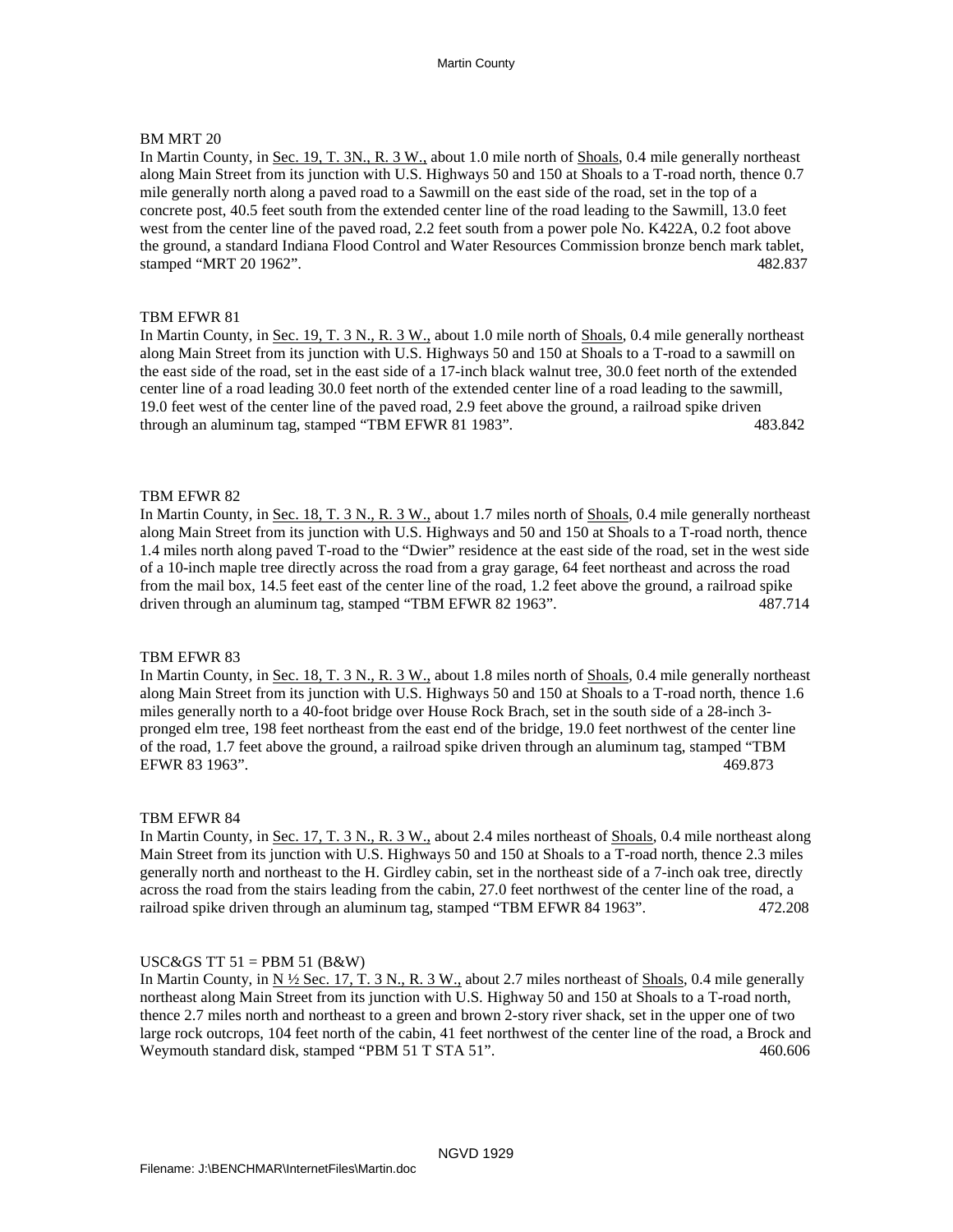In Martin County, in <u>SE ¼ Sec. 8, T. 3 N., R. 3 W.</u>, about 3.0 miles northeast of Shoals, 0.4 mile generally northeast along Main Street from its junction with U.S. Highways 50 and 150 at Shoals to a T-roads north, thence 3.0 miles north and northeast to a 35-foot bridge over a creek emptying in to East Fork White River near the R. Asbel residence. Set in the east side of a 28-inch beech tree, 50 feet south of the south side of the west guardrail of the bridge, 19.0 feet northeast of a mail box, 13.0 feet wets from the center line of the road, 1.0 feet above ground, a railroad spike driven through an aluminum tag, stamped "TBM EFWR 85 1963". 470.160

# BM MRT 22

In Martin County, in N  $\frac{1}{2}$  Sec. 8, T. 3 N., R. 3 W., about 3.5 miles northeast of Shoals, 0.4 mile generally northeast along Main Street from its junction with U.S. Highways 50 and 150 at Shoals to a T-road north, thence 3.6 miles north and northeast to a 27-foot steel bridge over Freemans Spring Branch, set in the top of the southwest concrete wingwall, 9.0 feet wet of the center line of the road, 2.5 feet wets of the south end of the west steel guardrail, 1.0 foot below the roadway, 0.4 foot southwest from the northeast face of the wing wall, a standard Indiana Flood Control and Water Resources Commission bronze bench mark tablet, stamped "MRT 22 1962". 464.482

## TBM EFWR 86

In Martin County, in N  $\frac{1}{2}$  Sec. 8, T. 3 N., R. 3 W., about 3.5 miles northeast of Shoals, 0.4 mile generally northeast along Main Street from its junction with U.S. Highways 50 and 150 at Shoals to a T-road north, thence 3.6 miles north and northeast to a 27-foot steel bridge over Freemans Spring Branch, set in the east side of an 8-inch ash tree, 150 feet north of the north end of the bridge, 17.0 feet east of the spike driven through an aluminum tag, stamped "TBM EFWR 86 1963". 463.334

### TBM EFWR 87

In Martin County, in Sec. 5, T. 3 N., R. 3 W., about 4.0 miles generally northeast of Shoals, 0.4 mile generally northeast along Main Street from its junction with U.S. Highway 50 and 150 at Shoals to a T road north, thence 4.3 miles generally north to a dirt T-road west, set in the southwest side of a 40-inch gum tree, 300 feet north of the extended center line of the T-road west, 18 feet east of the center line of the north-south road, 1.4 feet above the ground, a railroad spike driven through an aluminum tag, stamped "TBM EFWR 87 1963". 522.931

### BM MRT 23

In Martin County, in Sec. 5, T. 3 N., R. 3 W., about 4.0 miles northeast of Shoals, 0.4 mile generally northeast along Main Street from its junction with U.S. Highways 50 and 150 at Shoals to a T-road north, thence 4.5 miles generally north along a paved and dirt road to two barns, set in the top of a concrete post, 50.0 feet north from the northeast corner of a concrete post, 50.0 feet north from the northeast corner of the most northern barn, 13.0 feet west of the center line of the farm lane leading north to the river, 9.0 feet north of the fence corner post, 0.2 foot above the ground, a standard Indiana Flood Control and Water Resources Commission bronze bench mark tablet, stamped "MRT 23 1962". 499.431

### TBM EFWR 88

In Martin County, in NE <sup>1</sup>/<sub>4</sub> Sec. 5, T. 3 N., R. 3 W., about 4.2 miles northeast of Shoals, 0.4 mile generally northeast along Main Street from its junction with U.S. Highways 50 and 150 at Shoals, thence 5.1 miles generally north along a paved and then dirt road to two barns, thence 0.3 mile generally northeast along a farm lane along the river to a converted bus cabin, set in the northeast side of a 12-inch elm tree, 550 feet southeast of the cabin along a mud river road, 10.0 feet northeast of the center line of the road, 1.3 feet above the ground, a railroad spike driven through an aluminum tag, stamped "TBM EFWR 88 1963". 472.536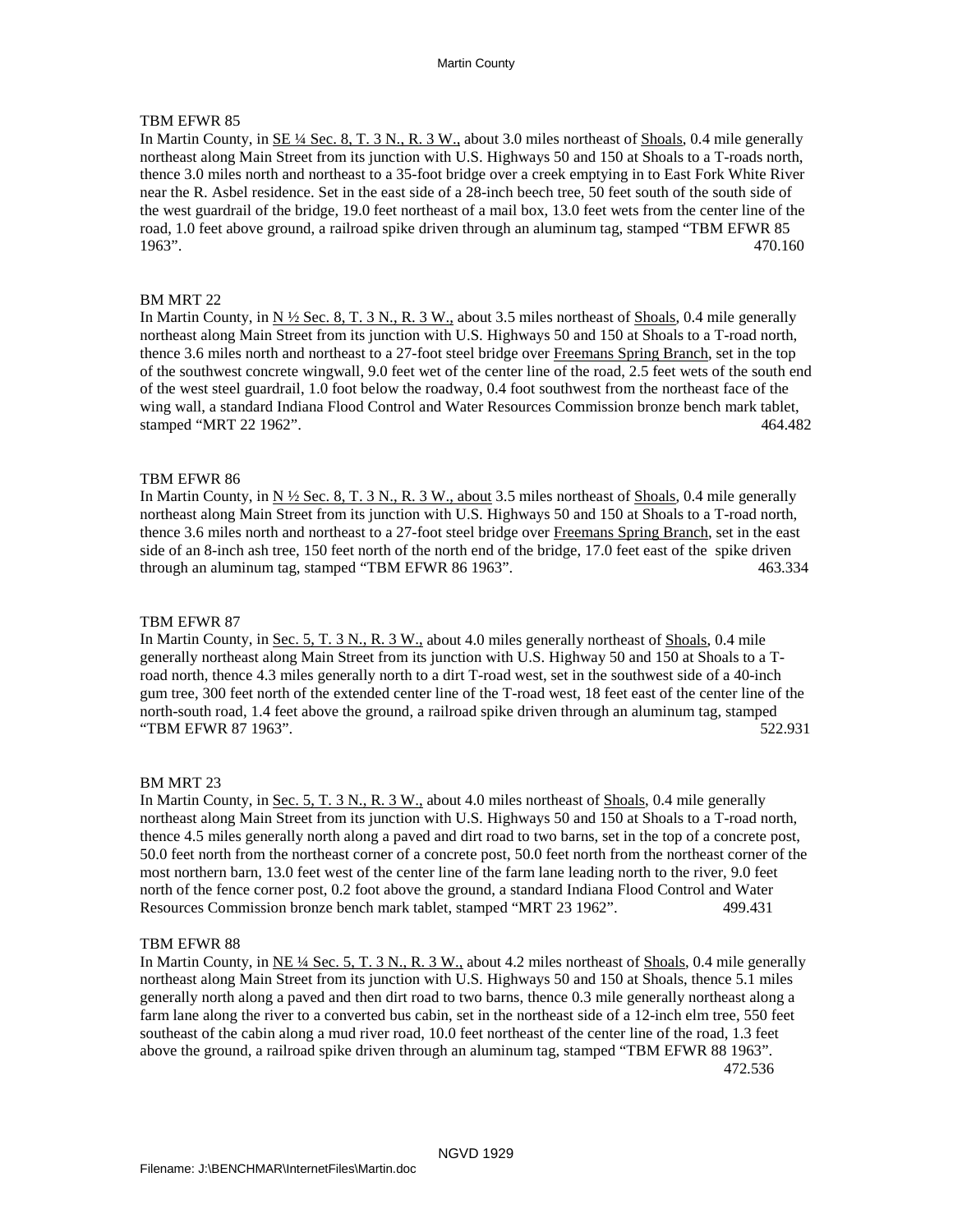# USC&GS TT 52= PBM 52 (B&W)

In Martin County, in Sec. 4, T. 3 N., R. 3 W., about 2.3 miles southeast of Trinity Springs, 0.9 mile generally east along State Road 450 from general store at Trinity Springs to a T-road south, thence 1.6 miles south to a Y-junction in the road, thence continue 0.7 mile along dirt road south and southeast to a very small field ditch crossing the road, set in the top of a large rock outcrop on a timbered slope, 125 feet southeast of a 48-inch white oak tree on hill side, 75 feet northeast of the intersection of an east-west fence of the road, 1.0 foot north of south face of rock outcrop, a Brock and Weymouth standard disk, stamped "PBM 52 T STA 52". 481.853

### TBM EFWR 89

In Martin County, in Sec. 4, T. 3 N., R. 3W., about 2.4 miles southeast of Trinity Springs, 0.9 mile east along State Road 450 from the general store at Trinity Springs to a T-road south, thence 1.65 miles south to the last farm on this road, thence continue 0.7 mile along a dirt farm lane south and southeast to a small drain crossing the lane, set in the south side of a 7-inch walnut tree, near southwest corner of woods projecting into a farm field, 115 feet south of the center line of the field road, 70 feet east of the center line of a small ditch, 6 feet north from the southwest corner of the woods, 1.2 feet above the ground, a railroad spike driven through an aluminum tag, stamped "TBM EFWR 89 1963". 483.126

### TBM EFWR 90

In Martin County, in W 1/2 Sec. 3, T. 3 N., R. 3 W., about 2.7 miles southeast of Trinity Springs, 0.9 mile east along State Road 450 from general store at Trinity Springs to a T-road south, thence 1.6 miles south to a Y-junction in the road, thence 0.95 mile east and south along a gravel road to a farm T-lane junction east, thence 0.2 mile east along the farm lane down hill to two barns, continue about 900 feet southeast from the most southern barn, to a group of trees, set in the east side of a 10-inch ash tree, 46 feet east of the center line of the farm lane, 23 feet north of the edge of the field, 1.0 foot above the ground, a railroad spike driven through an aluminum tag, stamped "TBM EFWR 90 1963". 481.877

### TBM EFWR 91

In Martin County, in NW <sup>1</sup>/<sub>4</sub> Sec. 3, T. 3 N., R. 3 W., about 2.5 miles southeast of Trinity Springs, 0.9 mile generally east along State Road 450 from the general store at Trinity Springs to a T-road south, thence 1.6 miles generally south to a Y-junction in the road, thence 0.95 mile generally east and south along a gravel road to a farm T-lane east, thence 0.2 mile generally east along a farm lane down hill to two barns, set in the northwest side of a 25-inch hickory tree, about 900 feet northeast of the largest barn, at a cow path leading down to the river, 70.0 feet southwest of the southwest edge of the river, 30 feet east of the cow path leading to the river, a railroad spike driven through an aluminum tag, stamped "TBM EFWR 91 1963". 475.695

### BM MRT 24

In Martin County, in  $W \frac{1}{2}$  Sec. 24, T. 24, T. 4 N., R. 3 W., about 3.6 miles west of Huron, 0.6 mile west along U.S. Highway 50 from the north-south road intersection north of Huron to a Y-road leading west, thence 3.6 mile generally northwest to the left bank of White River, thence 0.8 mile southwest along the left bank of White River, thence 0.8 mile southwest along the left bank to a river shack, set in the top of a concrete post, 80.0 feet east of the east bank of the river, 70.0 feet northwest of the northwest corner of the cabin, 12.0 feet east of the center line of the road at the gate, 0.1 foot above the ground, a standard Indiana Flood Control and Water Resources Commission bronze bench mark tablet, stamped "MRT 24 1962".

478.818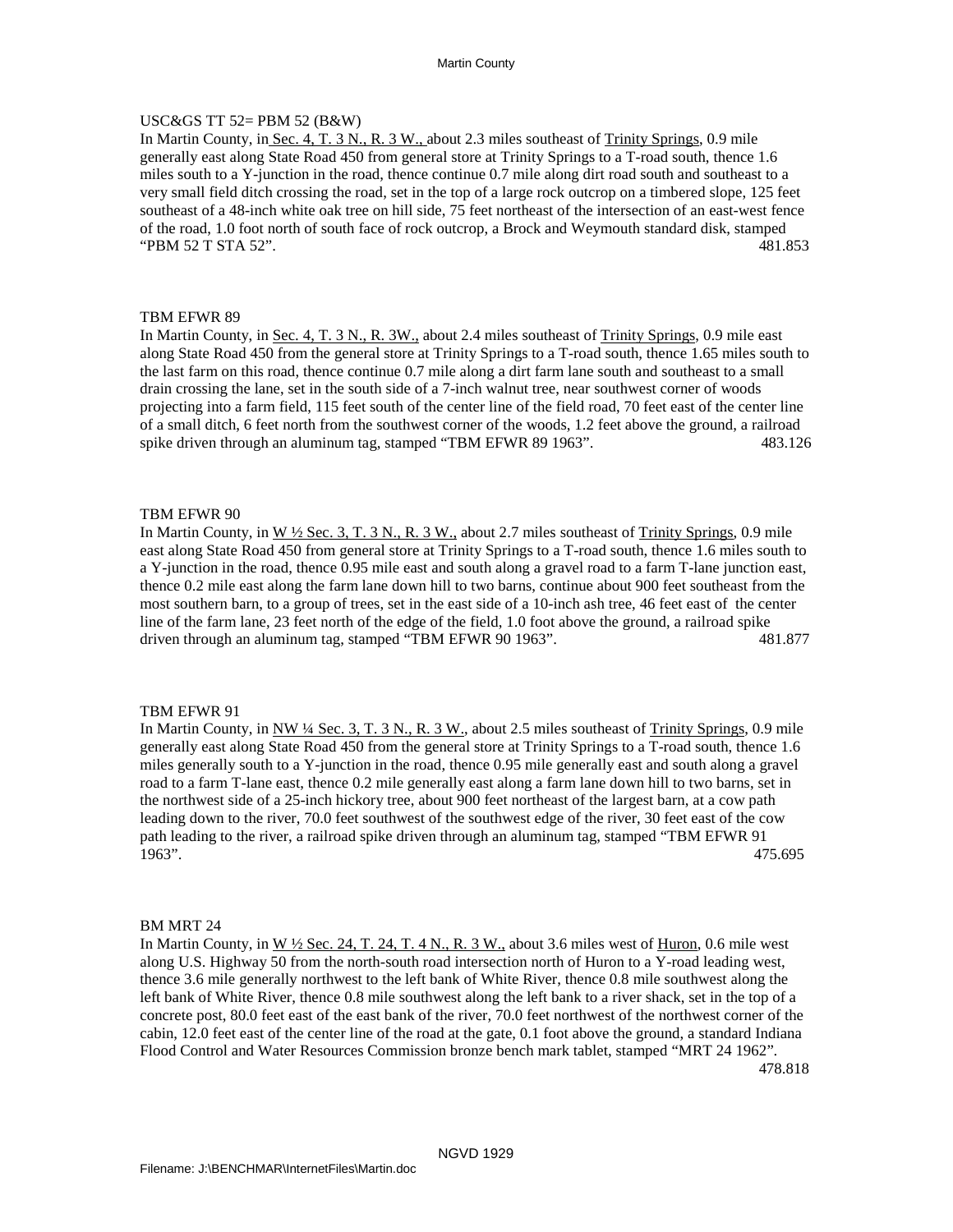In Martin County, in  $W \frac{1}{2}$  Sec. 34, T. 4 N., R. 3 W., about 3.6 miles west of Huron, 0.6 mile west along U.S. Highway 50 from the north-south road intersection north of Huron to a Y-road leading west, thence 3.6 miles generally northwest to the left bank of the White River, thence 0.8 mile southwest along the left bank of the river to a river shack, set in the southeast side of a 14-inch elm tree, 91 feet northeast of the northwest corner of the cabin, about 70 feet east of the east edge of the river, 14.5 feet west of the center line of the road, 1.1 feet above the ground, a railroad spike driven through an aluminum tag, stamped "TBM EFWR 92 1963". 479.981

### TBM EFWR 93

IN Martin County, in  $NE 4$ , Sec. 34, T. 1, N., R. 3 W., about 3.4 miles west-northwest of Huron, 0.6 miles west along U.S. Highway 50 from the north-south road intersection north of Huron to a Y-road leading west, thence 3.6 miles generally northwest to the left bank of White River and a T-road northeast to the left bank of the river, set in the northeast side of an 18-inch elm tree, 150 feet northeast of Y-intersection of gravel and dirt road, 55 feet northeast of the power lines. 17.0 feet northwest of the center line of the gravel road, 1.3 feet above the ground, a railroad spike driven through an aluminum tag, stamped "TBM EFWR 93 1963". 478.208

### USC&GS TT  $53 = PBM 53$  (B&W)

In Martin County, in SW ¼ Sec. 26, T. 4 N., R. 3 W., about 3.1 miles northwest of Huron, 0.6 mile west along U.S. Highway 50 from the north-south road intersection north of Huron to a Y-road leading west, thence 3.6 miles generally northwest to the left bank of the White River and a T-road northeast-southwest along left bank of the river, thence 0.6 mile northeast to a 35-foot steel bridge over Sulphur Branch, set in the northeast concrete wing wall, 10 feet northeast of the center line of the road, 0.5 foot northeast of the southwest face of the wing wall, 0.5 foot below the road, a Brock and Weymouth standard disk, stamped "PBM 53 T STA 53". 470.435

#### TBM EFWR 94

In Martin County, in SW  $\frac{1}{4}$  Sec. 26, T. 4 N., R. 3 W., about 3.1 miles northwest of Huron, 0.6 mile west along U.S. Highway 50 from the north-south road intersection north of Huron to a Y-road leading west, thence 3.6 miles generally northwest to the left bank of White River and a T-road northeast-southwest along left bank of the river, thence 0.6 mile northeast to a 35-foot steel bridge over Sulphur Branch, set in the north side of a 21-inch sycamore tree, 14.5 feet east of the center line of the road, 10 feet north of the north end of the bridge, 0.6 foot above the ground, a railroad spike driven through an aluminum tag, stamped "TBM EFWR 1963". 472.761

#### TBM EFWR 95

In Martin County, in  $N \frac{1}{2}$  Sec. 26, T. 4 N., R. 3 W., about 3.2 miles northwest of  $\underline{Huron}$ , 0.6 mile west along U.S. Highway 50 from the north-south road intersection north of Huron to a Y-road leading west, thence 3.6 miles generally northwest to the left bank of the river, thence 1.2 miles northeast to a 24-inch pipe culvert under the road, set in the northeast side of a 16-inch elm tree, directly across the road from an entrance drive, 70 feet northwest of the culvert, 65 feet east of the east side of the river, 36 feet west of the center line of the river road, 4 feet north of the foot path leading to the river, 0.8 feet above the ground, a railroad spike driven through an aluminum tag, stamped "TBM EFWR 95 1963". 477.210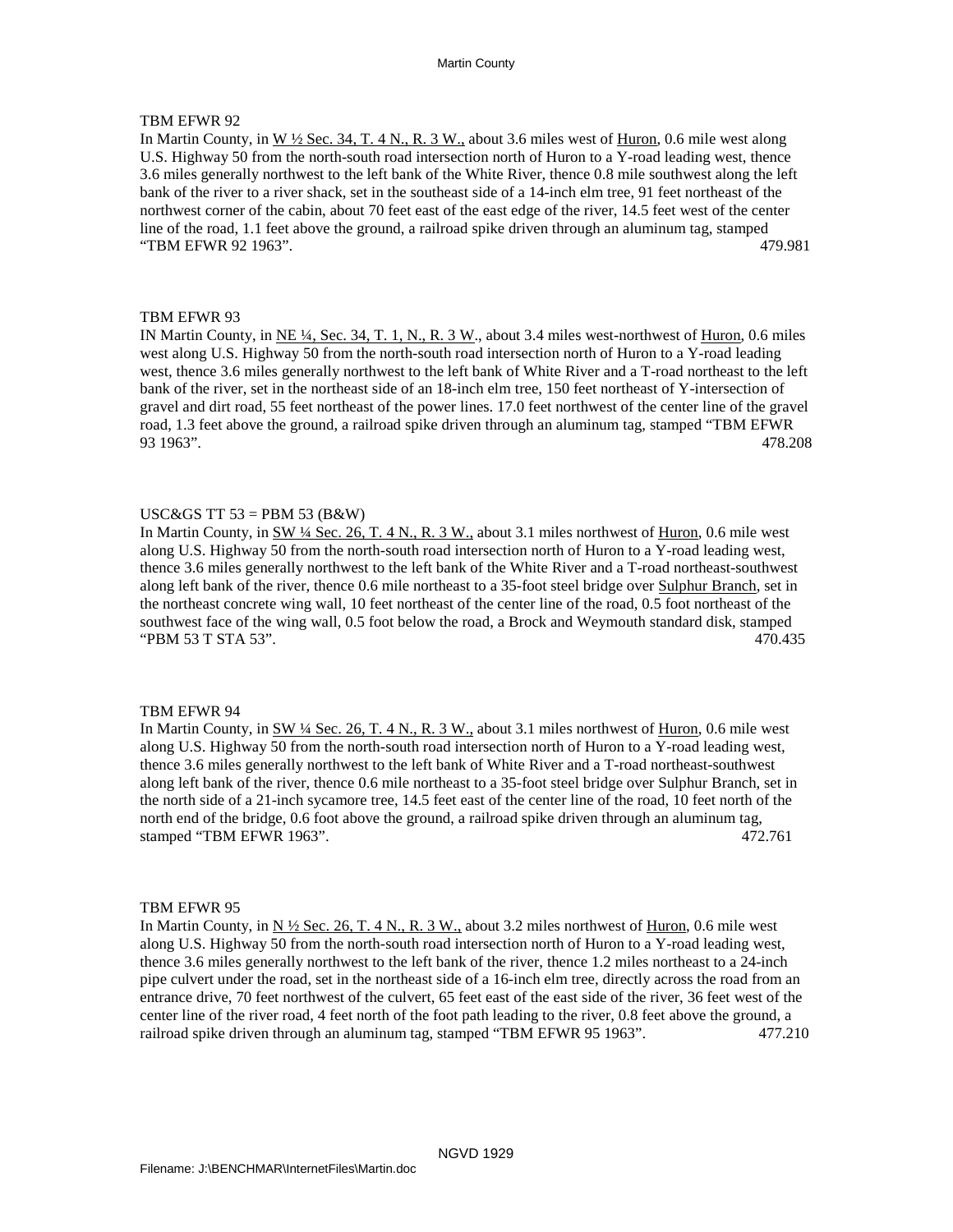# BM MRT 25

In Martin County, in <u>N ½ Sec. 26, T. 4 N., R. 3 W.,</u> about 3.3 miles northwest of  $\underline{Huron}$ , 0.6 mile west along U.S. Highway 50 from the north-south road intersection north of Huron to a Y-road leading west, thence 3.6-inch miles generally northwest to the left bank of White River and a T-road northeast-southwest along the left bank of the river, thence 1.4 miles northeast to a 36-inch pipe culvert under the road, set in the top of a concrete post, 55 feet north of the culvert, 33 feet south of the field gate, 9.5 feet west of the center line of the road, 3.1 feet east of the fence line, 0.2 foot above the ground, a standard Indiana Flood Control and Water Resources Commission bronze bench mark tablet, stamped "MRT 25 1962". 475.470

### TBM EFWR 96

In Martin County, in  $N \frac{1}{2}$  Sec. 26, T. 4 N., R. 3W., about 3.3 miles northwest of Huron, 0.6 mile west along U.S. Highway 50 from the north-south road intersection north of Huron to a Y-road leading west, thence 3.6 mile generally northwest to the left bank of White River and a T-road north-east-southwest along left bank of the river, thence 1.4 miles northeast to a 36-inch pipe culvert under the road, set in the east side of a leaning 12-inch elm tree, 45 feet north of the culvert, 42 feet south of the field gate, 10 feet west of the center line of the road, 2.8 feet east of the fence line, 0.8 foot above the ground, a railroad spike driven through an aluminum tag, stamped "TBM EFWR 96 1963". 476.225

### TBM EFWR 97

In Martin County, in NW 1/4 Sec. 23, T. 4 N., R. 3 W., about 4.0 miles northwest of Huron, 0.6 mile west along U.S. Highway 50 from the north-south road intersection north of Huron to a Y-road leading west, thence 3.6 mile generally northwest to the left bank of the river, thence 2.1 miles generally northeast to a right angle turn east in the road and a farm lane leading southwest, thence 0.6 mile southwest and north to a barn with a metal roof, set in the east side of a 30-inch elm tree, about 400 feet southeast of another barn, 29.5 feet west of a fence line, 0.8 foot above the ground, a railroad spike driven through an aluminum tag, stamped "TBM EFWR 97 1963". 517.454

### TBM EFWR 98

In Martin County, in  $NE$   $\frac{1}{4}$  Sec. 23, T. 4 N., R. 3 W., about 3.9 miles northwest of Huron, 2.5 miles generally north along a blacktop road from its junction with U.S. Highway 50 just north of Huron to a T road west, thence 2.8 miles generally west to a Y-farm lane junction north, thence 0.5 mile north to a dirt T-road east-west, set in the north side of a 12-inch walnut tree, 140 feet east of the extended center line of the north-south road, 45 feet north of the center line of the east-west dirt road, 0.2 foot above the ground, a railroad spike driven through an aluminum tag, stamped "TBM EFWR 98 1963". 508.005

#### BM MRT 26

In Martin County, in NW <sup>1</sup>/4 Sec. 24, T. 4 N., R. 3 W., about 3.9 miles northwest of Huron, 2.5 miles generally north along a blacktop road from its junction with U.S. Highway 50 just north of Huron to a T road west, thence 2.8 miles generally west to a Y-farm lane junction north, thence 0.5 mile north to a dirt T-road east-west, thence 0.1 mile east and down hill to a field gate, set in the top of a concrete post, 45 feet west of the west face of a barn, 14.5 feet east of the center line of the road at a curve north, 3.7 feet southeast of a gate post, 1.8 feet south of a fence, 0.4 foot above the ground, a standard Indiana Flood Control and Water Resources Commission bronze bench mark tablet, stamped "MRT 26 1962". 486.554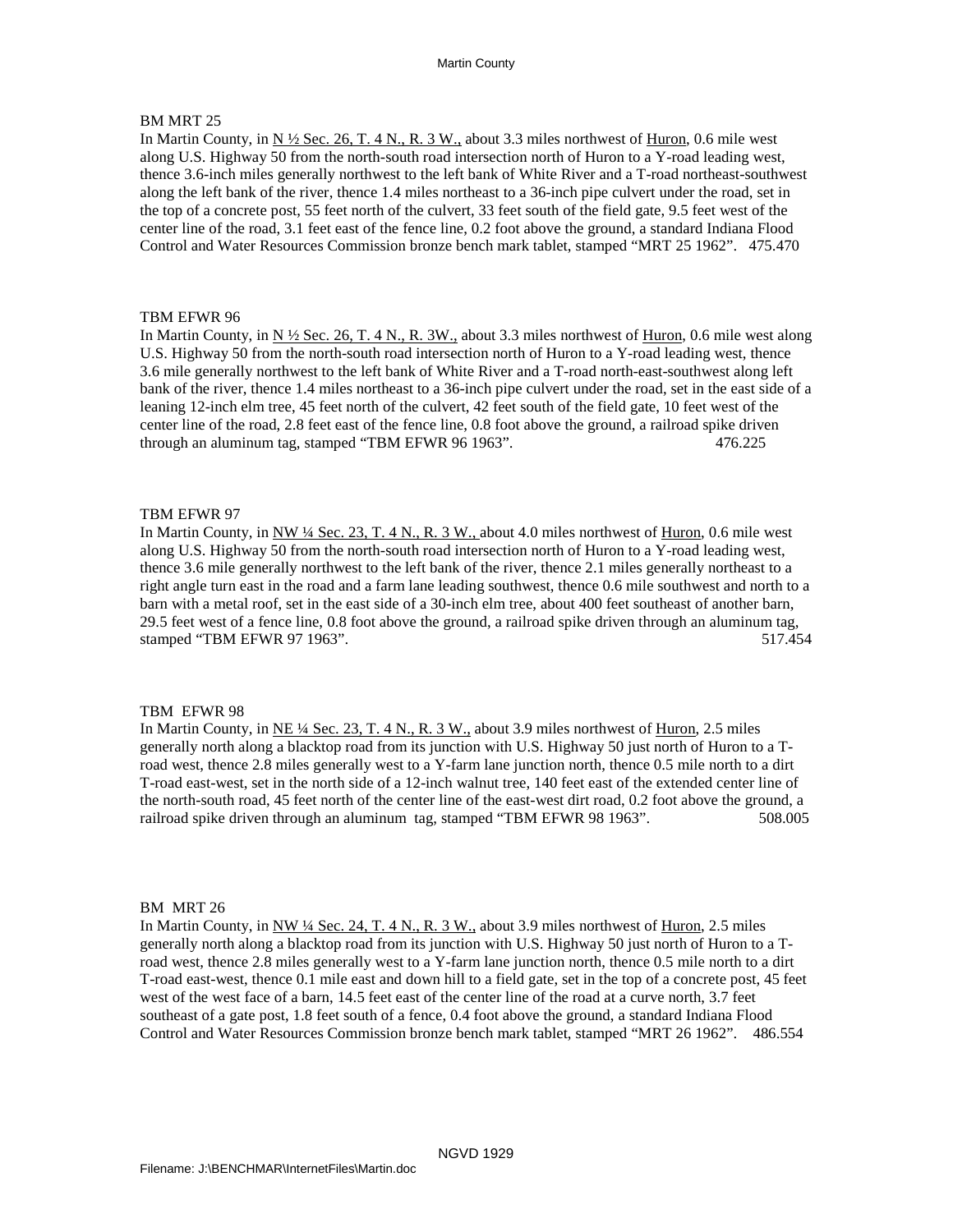# TBM KFWR 99

In Martin County, in  $S\frac{1}{2}$  Sec. 24, T. 4 N., R. 3 W., about 3.7 miles southwest of Williams, 3.9 miles west along State Road 450 from the Bethel Baptist Church at Williams to a T-road south, thence 1.7 miles south to the last farm house, thence 0.6 mile generally west along a farm lane to a turn southwest towards the river, set in the northwest side of a 12-inch hackberry tree, 81 feet west of the center of the turn, 18 feet north of the center line of the farm lane, 20 feet east of the edge of the field, 4.7 feet east of a gate post, 0.3 feet above the ground, a railroad spike driven through an aluminum tag, stamped "TBM EFWR 99 1963". 486.483

### BM MRT 27

In Martin County, in  $S\frac{1}{2}$  Sec. 24, T. 4 N., R. 3 W., about 3.7 miles southwest of Williams, 3.9 miles west along State Road 450 from the Bethel Baptist Church at Williams to a T-road south, thence 1.7 miles south to the last farm house, thence 0.6 mile generally west along a farm lane to a gate across the lane, set in the top of the farm lane at the gate, 9 feet south of the center line of the farm lane at the gate, 9 feet south of a gate post, 1.6 feet east of a fence line, 0.2 foot above ground, a standard Indiana Flood Control and Water Resources Control and Water Resources Commission bronze bench mark tablet, stamped "MRT 27 1962". 491.757

### TBM EFWR 100

In Lawrence County, in SW 14 Sec. 19, T. 4 N. R. 2 W., about 3.6 miles southwest of Williams, 3.9 miles west along State Road 450 from the Bethel Baptist Church at Williams to a T-road south, thence 1.6 miles generally south to a farm on the east side of the road, thence 0.3 mile south and southeast down hill to a walnut grove, set in the southeast side of an 8-inch black walnut tree, at the corner of the woods jutting out, 300 feet northeast of a fence corner post, 50 feet south of a fence line, 11 feet northeast of a fence corner post, 50 feet south of a fence line, 11 feet northeast of the center line of the farm lane, 0.8 foot above the ground, a railroad spike driven through an aluminum tag, stamped "TBM EFWR 100 1963". 493.476

#### IFC&WRC TBM EFWR 50

In Martin County, in the NE 1/4 Sec. 11, T. 1 N., R. 4 W., about 1.4 miles west-southwest of Yenne; 0.5 mile north along a county road from the T-road intersection at Yenne to a T-road west, thence 2.0 miles west and south to a T-road west at a single span bridge over Lost River, thence 1.0 mile west and north; set in the east side of a 14-inch elm tree, 36 feet west from the centerline of a private drive south, 27 feet east from the extended centerline of a road north, 18 feet south from the extended centerline of the road east, 11 feet north from a fence line, 2.0 feet above the ground, a railroad spike through an aluminum tag, stamped "TBM EFWR 50 1961". 459.442

#### IFC&WRC BM MRT 29

In Martin County, in the  $N \frac{1}{2}$  Sec. 12, T. 1 N., R.4 W., about 0.9 mile southwest of Yenne; 0.5 mile north along a county road from the T-road intersection at Yenne to a T-road west, thence 2.0 miles west and south to a single span steel truss bridge over Lost River, set in the top at the north end of the east bridge seat, 9 feet north from the centerline of the bridge, 1.5 feet east from the west face and 1.1 feet south from the north end of the bridge seat, 1.5 feet below the bridge floor; an Indiana Flood Control and Water Resources Commission bench mark tablet, stamped "MRT 29 1964". 454.467

#### IFC&WRC EM MRT 2

In Martin County, in the  $N \frac{1}{2}$  Sec. 12, T. 1 N., R. 4 W., about 0.8 mile southwest of Yenne; 0.5 mile north along a county road from the T-road intersection at Yenne to a T-road west, thence 1.8 miles west and south to a 30-foot steel bridge over Simmons Creek; set in the top at the south end of the south wingwall of the bridge, 9 feet southwest from the centerline of the road, 1.4 feet southeast from the southeast end of the bridge, 1.0 foot north from the south end of the wingwall, 0.3 foot below the roadway; an Indiana Flood Control and Water Resources Commission bench mark tablet, stamped "MRT 2 1961". 441.828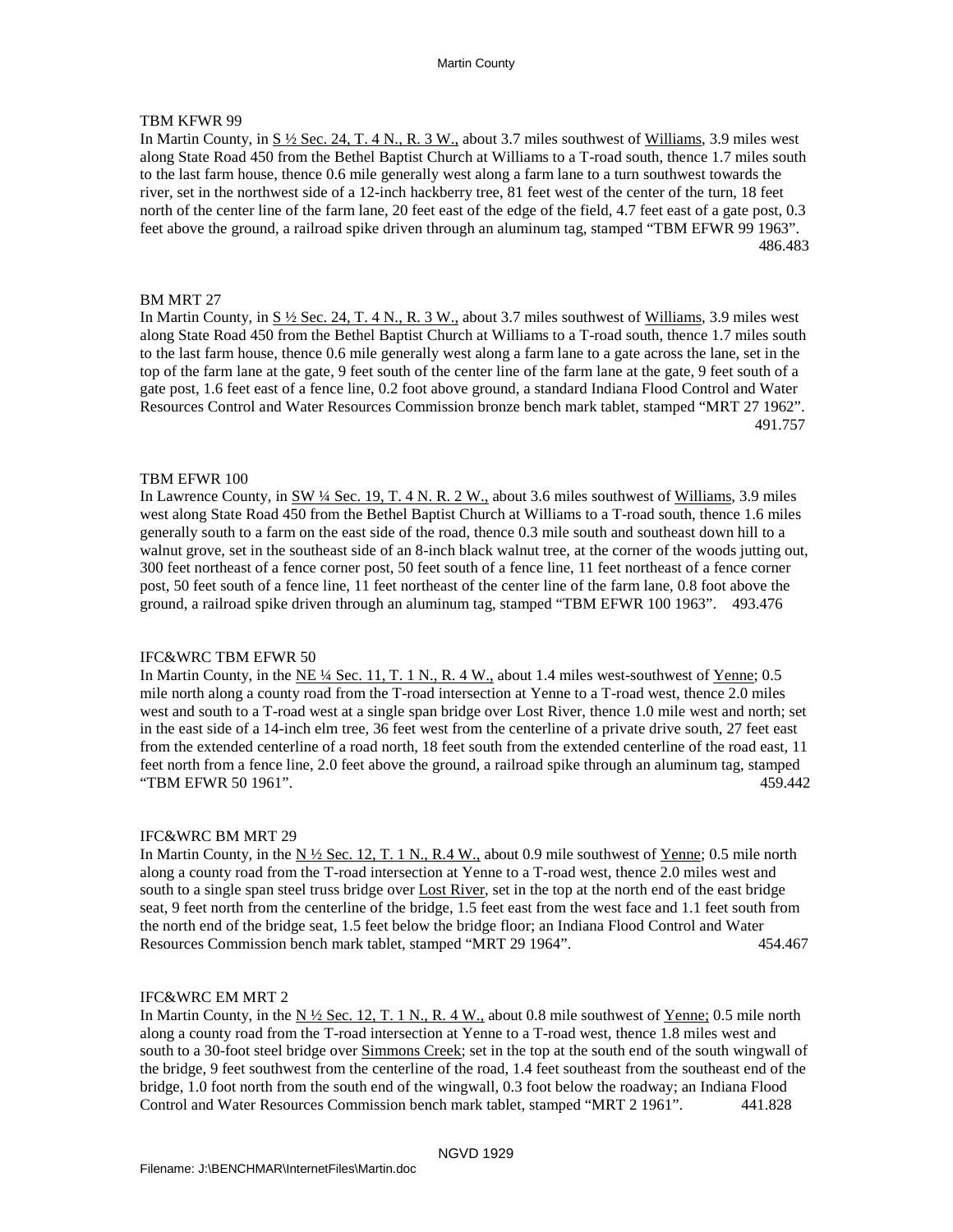In Martin County, in the W ½ Sec. 1, T. 1 N., R. 4 W., about 0.7 mile west of Yenne; 0.5 mile north along a county road from the T-road intersection at Yenne to a T-road west, thence 1.3 miles west and south to a 30-foot single-span bridge over **Blue Creek**; set in the top of the northeast concrete wingwall, 7.5 feet east from the centerline of the road, 0.5 foot north from the south face of the wingwall, 0.3 foot below the roadway; a painted chiseled triangle. 447.802

### IFC&WRC BM MRT 30

In Martin County, in the  $S \frac{1}{2}$  Sec. 36, T. 2 N., R. 4 W., about 0.7 mile northwest of Yenne; 0.5 mile north along a county road from the T-road intersection at Yenne to a T-road west, thence 0.5 mile west to a private drive north; set in the top of a concrete post in the northeast quarter of the junction, 22 feet north from the centerline of the east-west road, 19 feet east from the centerline of the drive north, 4 feet east from utility pole No. J 14 A-6, 0.2 foot above the ground, an Indiana Flood Control and Water Resources Commission benchmark tablet, stamped "MRT 30 1964". 457.626

### IFC&WRC TBM LR 2

In Martin County, in the <u>NE ¼ Sec. 1, T. 1N., R. 4 W.,</u> about 0.6 mile north-northwest of <u>Yenne</u>; 0.5 mile north along a county road from the T-road intersection at Yenne to a T-road west, thence 0.25 mile west; set in the west side of a 30-inch hickory tree, 48 feet south from the centerline of the road, 0.5 foot above the ground, about level with the roadway; a railroad spike through an aluminum tag, stamped "TBM LR 2 1965". 457.238 457.238

### IFC&WRC TBM LR 3

In Martin County, in the  $E\frac{1}{2}$  Sec. 36, T. 2 N., R. 4 W., about 1.1 mile north of Yenne; 1.1 miles north along a county road from the T-road intersection at Yenne to a T-road east; set in the east side of a 12-inch horse chestnut tree, 205 feet south from the centerline of the T-road east, 15 feet west from the centerline of the north-south road, 0.9 foot above the ground, 0.5 foot above the roadway, a railroad spike through an aluminum tag, stamped "TBM LR 3 1965". 605.945

### IFC&WRC TBM LR 4

In Martin County, in the <u>SE ¼ Sec. 25, T. 2 N., R. 4 W.,</u> at Windom; at the crossroads in Windom; set in the east side of a 30-inch sycamore tree, in the northwest corner of the intersection, 51 feet west from the centerline of the north-south road, 35 feet north from the centerline of the east-west road, 0.9 foot above the ground, a railroad spike through an aluminum tag, stamped "TBM LR 4 1965". 457.626

### IFC&WRC BM MRT 31

In Martin County, in the  $\underline{\text{SE 1/4} \text{ Sec. 25, T. 2 N.}}$ , R. 4 W., at Windom; at the single span steel truss bridge over Lost River; set in the top at the east end of the north bridge seat, 8.3 feet east from the centerline of the bridge, 0.6 foot north from the south face and 0.6 foot northwest from the southeast end face and 0.6 foot northwest from the southeast end of the bridge seat, 0.8 foot below the bridge floor; an Indiana Flood Con trol and Water Resources bench mark tablet, stamped "MRT 31 1964". Reported destroyed in 1972 459.701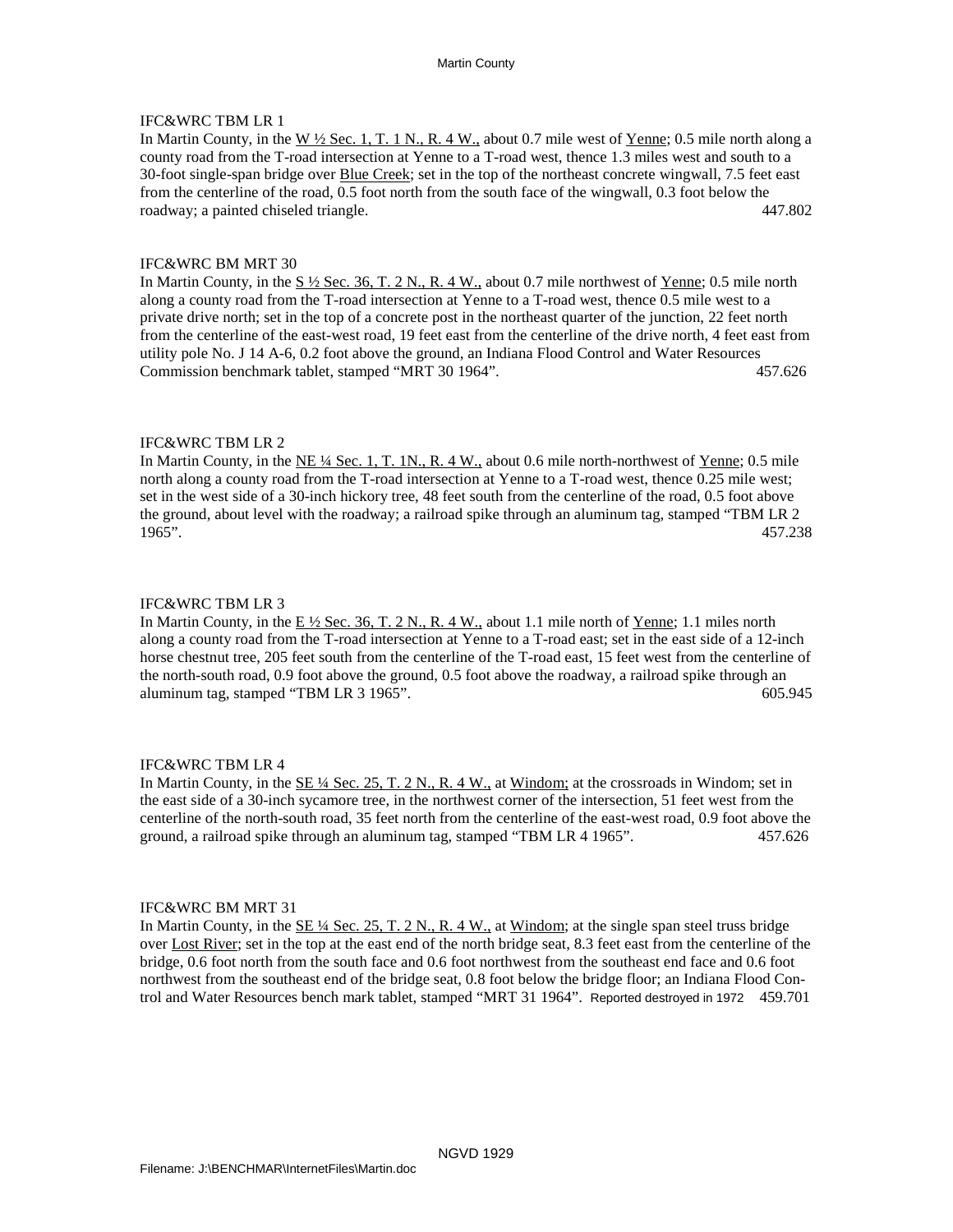In Martin County, in the NW ¼ Sec. 30, T. 2 N., R. 3 W., about 0.5 mile northeast of Windom; 0.5 mile generally northeast along a county road from the single-span steel truss bridge over Lost River at Windom to a 72-foot 3-span concrete bridge over Grassy Creek; set in the top of the south end of the west bridge seat, 15 feet south from the centerline of the road, 1.0 foot below the roadway, 0.5 foot north from the south end and 0.5 foot west from the east face of the bridge seat; a painted chiseled triangle. 456.187

### IFC&WRC BM MRT 32

In Martin County, in the NW 1/4 Sec. 30, T. 2 N., R. 3 W., about 0.8 mile northeast of Windom; 0.9 mile generally northeast of Windom; 0.9 mile generally northeast along a county road from the bridge over Lost River in Windom to a T-road north; set in the top of a concrete post, 62 feet southeast from the centerline intersection of the two roads, 15 feet south from the centerline intersection of the two roads, 15 feet south from the centerline of the east-west road, 3 feet north from a forked tree in a group of trees, 0.4 foot above the ground; an Indiana Flood Control and Water Resources Commission bench mark tablet, stamped "MRT 32 1964". 455.608

### IFC&WRC TBM LR 6

In Martin County, in the S  $\frac{1}{2}$  Sec. 30, T. 2 N., R. 3 W., about 0.5 mile east of Windom; about 0.5 mile east from the crossroads at Windom; about 0.5 mile east from the crossroad at Windom to a 9-foot box culvert under the roadway; set in the top of the north headwall of the culvert, 8.5 feet north from the centerline of the road, 0.8 foot from the west face and 0.2 foot from the south face of the headwall, 0.5 foot above the level of the road; a painted chiseled triangle. 459.048

### IFC&WRC BM MRT 33

In Martin County, in the <u>SE ¼ Sec. 30, T. 2 N., R. 3 W.,</u> about 1.0 mile east of <u>Windom</u>; 0.2 mile generally south along a county road from the bridge over Lost River in Windom to the intersection of an east-west crossroad, thence 1.0 mile east to a curve in the road at a farm house on the south side of the road; set in the top of a concrete post, 26 feet east-southeast from the east corner of a small barn, 16 feet north from the centerline of the road, 6.3 feet south from a fence line, 1.4 feet west-northwest of utility road pole No. J 13 13-1A, 0.2 foot above the ground, an Indiana Flood Control and Water Resources Commission bench mark tablet, stamped "MRT 33 1964". 532.069

### IFC&WRC TBM LR 7

In Martin County, in the W ½ Sec. 29, T. 2 N., R. 3 W., about 1.4 miles east-northeast of Windom; 0.8 mile generally northeast from the steel truss bridge over **Lost River** in Windom to a private drive east, thence 0.9 mile generally southeast to an abandoned house, thence 0.2 mile southeast from the house to the right bank of Lost River; set in the side of a 70-inch red oak tree on the bank, 12 feet southwest from the right bank, 2.5 feet above ground; a railroad spike through an aluminum tag, stamped "TBM LR 7 1965". 455.496

#### USGS BM 44 WSM

In Martin County, in the  $N \frac{1}{2}$  Sec. 29, T. 2N., R. 3W., about 1.7 miles east-northeast of Windom; 0.2 mile generally south along a county road from the bridge over Lost River in Windom to the intersection of an east-west crossroad, thence 2.4 miles generally east and north along secondary roads and trails to a sharp bend in the road; set in the top of a concrete post, 130 feet west from the centerline of the road south, 15 feet north from the centerline of the road west, 2 feet south from a fence line; a U.S. Geological Survey bench mark tablet, stamped "44 WSM 504 1955". 504.141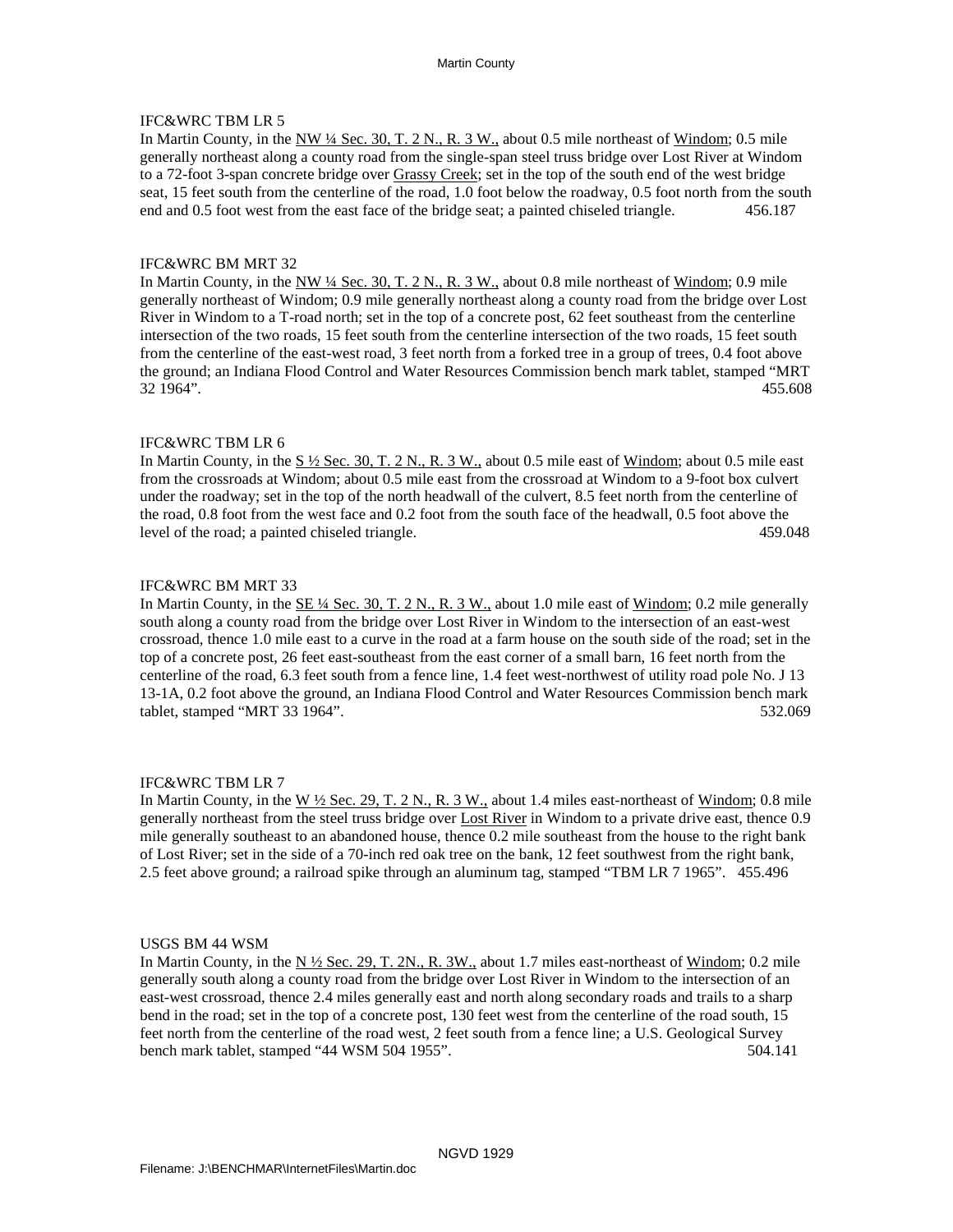In Martin County, in the  $NE\frac{1}{4}$  Sec. 29, T. 2N., R. 3 W., about 1.8 miles north of Rusk; 1.7 miles north along a county road from the Y-road west, thence 0.3 mile west to a curve in the road; set in the side of a 20-inch bur oak tree, 70 feet northeast from a 36-inch drainage pipe under the roadway, 15 feet southeast from the centerline of the road, 0.5 foot below the level of the road; a railroad spike through an aluminum tag, stamped "TBM LR 8 1965". 460.666

### IFC&WRC TBM LR 9

In Martin County, in the  $\underline{\text{SE 4/}4 \text{ Sec. 20, T. 2 N.}}$ , R. 3 W., about 2.1 miles north of Rusk; about 2.1 miles north along a county road from the Y-road intersection northwest at Rusk to a private driveway west; set in the side of a 42-inch oak tree, 135 feet north from the centerline of the driveway, 19 feet west from the centerline of the main road, 1.0 foot below the level of the road, 0.8 foot above the ground; a railroad spike through an aluminum tag, stamped "TBM LR 9 1965". 479.406

### USGS BM 176 M

In Martin County, in the  $W \frac{1}{2}$  Sec. 21, T. 2 N., R. 3 W., about 2.3 miles north of Rusk; 2.3 miles north along a county road from the Y-road intersection north-west in Rusk to a T-road east; set in the top of a concrete post in the northeast quarters of the junction, 29.5 feet east from the centerline of the north-south road, 27.2 feet north from the centerline of the road east, 4.0 feet above the roadway intersection; a U.S. Geological Survey bench mark tablet, stamped "176 M 541 1946". 540.770

### USGS TBM "463.2"

In Martin County, in the <u>NW ¼ Sec. 21, T. 2 N., R. 3 W.,</u> about 2.7 miles north of <u>Rusk;</u> 2.6 miles north along a county road from the Y-road intersection northwest at Rusk to the single-span steel truss bridge over Lost River; set in the top of the southeast stone wingwall, 13 from the southeast end and 1.3 feet from the northeast face of the wingwall, 9.5 feet southeast from the south end of the truss, 1.5 feet below the level of the road; a painted chiseled square. 463.168

### IFC&WRC BM MRT 34

In Martin County, in the NW 1/4 Sec. 21, T. 2 N., R. 3W., about 2.7 miles north of Rusk; 2.6 miles north along a county road from the Y-road intersection northwest in Rusk to the single span steel truss Butler Bridge over **Lost River**; set in the top at the west end of the north abutment of the bridge, 7.5 feet west from the centerline of the road, 0.5 foot north from the north end of the truss, 0.6 foot east from the west end of the abutment, about level with the bridge floor; an Indiana Flood Control and Water Resources Commis sion bench mark tablet, stamped "MRT 34 1964". 463.859

### IFC&WRC TBM LR 10

In Martin County, in the  $S\frac{1}{2}$  Sec. 21, T. 2 N., R. 3W., about 3.5 mile west of Roland; about 5.3 miles generally southwest from the T-road south-west in Roland to a Y-road north, thence 2.1 miles generally north-northwest to a private driveway east; set in the north side of a 10-inch white ash tree in the northeast corner of the intersection, 20 feet north from the centerline of the private driveway, 18 feet east from the centerline of the private driveway, 18 feet east from the centerline of the private driveway, 18 feet east from the centerline of the main road, 2.0 feet above the level of the road, 0.7 foot above ground; a railroad spike through an aluminum tag, stamped "TBM LR 10 1965". 617.868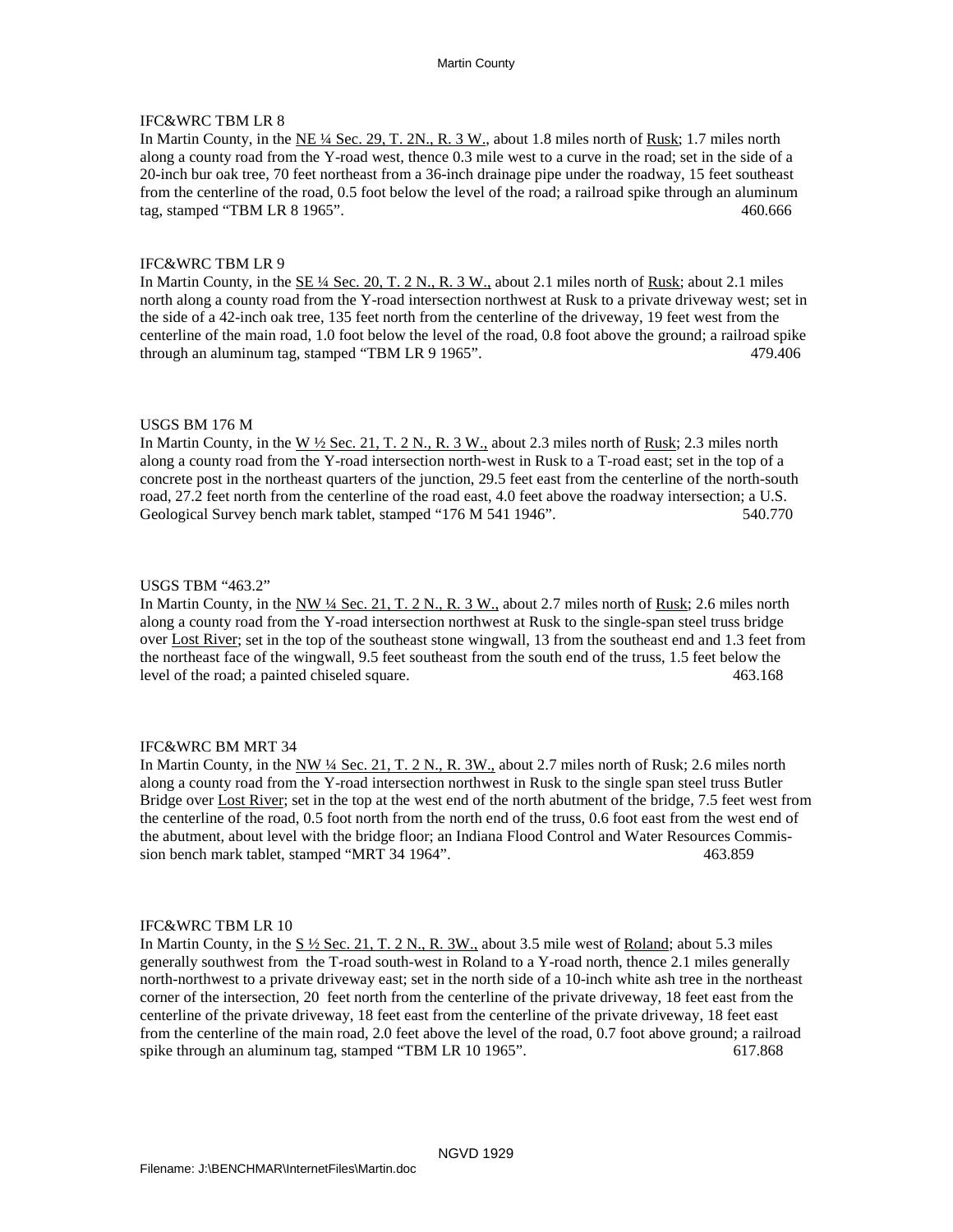# IFC&WRC BM MRT 35

In Martin County, in the NW ¼ Sec. 22, T. 2 N., R. 3 W., about 2.7 miles north-northwest of Rusk; 2.3 miles north along a county road from the Y-road intersection northwest in Rusk to a T-road east, thence 0.6 mile east and south to a private driveway leading east, thence 0.9 mile generally east to the end of the driveway; set in the top of a concrete post, 80.3 feet east from a 22-inch oak tree, 22.5 feet north from the centerline of the driveway, 1.5 feet south from an east-west fence line, 0.2 foot above the ground; an Indiana Flood Control and Water Resources Commission bench mark tablet, stamped "MRT 35 1964". 505.444

## IFC&WRC TBM LR 11

In Martin County, in the N  $\frac{1}{2}$  Sec. 28, T. 2 N., R. 3W., about 3.5 miles west-southwest of Roland; about 5.3 miles generally southwest from the T-road southwest in Roland to a T-road north, thence 1.7 miles generally north-northwest to Hawkins School; set in the south side of a 24-inch hickory tree, 66 feet north of the schoolhouse, 32 feet east from the centerline of the road, 0.7 foot above the ground; a railroad spike through an aluminum tag, stamped "TBM LR 11 1965". 590.863

### IFC&WRC BM MRT 36

In Martin County, in the  $S\frac{1}{2}$  Sec. 28, T. 2 N., R. 3 W., about 3.9 miles west-southwest of Roland; 5.1 miles generally west and south along a county road from the crossing of U.S. 150 at Roland to a Y-road intersection north, thence 1.2 miles generally north and west to a private driveway east; set in the top of a concrete post in the southeast quarter of the junction, 76 feet north from the northeast corner of a timber bridge over a tributary to Lost River, 16.5 feet east from the centerline of the road, 1.5 feet south from the south post of the driveway entrance, 0.7 foot west of a fence line; an Indiana Flood Control and Water Resources Commission bench mark tablet, stamped "MRT 36 1964". 469.107

### IFC&WRC TBM LR 12

In Martin County, in the SE 1/4 Sec. 28, T. 2 N., R. 3 W., about 3.5 miles west-southwest of Roland; about 5.3 miles generally southwest from the T-road southwest in Roland to a Y-road north, thence 0.8 mile north to a curve west; set in the west side of a 24-inch white oak tree, 14 feet north from the centerline of the road, 0.7 foot below the level of the road, 0.9 foot above ground; a railroad spike through an aluminum tag, stamped "TBM LR 12 1965". 532.109

### IFC&WRC TBM LR 13

In Martin County, in the NE ¼ Sec. 34, T. 2 N., R. 3 W., about 3.5 miles southwest of Roland; 5.3 miles generally southwest along a county road from the T-road southwest along a county road from the T-road southwest in Roland to a Y-road north, thence 0.1 mile north to an S-curve; set in the side of a 15-inch walnut tree, 18 feet east from the centerline of the road, 1.0 foot below the level of the centerline of the road, 1.0 feet below the level of the road, 0.6 foot above ground; a railroad spike through an aluminum tag, stamped "TBM LR 13 1965". 513.777

### IFC&WRC BM MRT 37

In Martin County, in the NW ¼ Sec. 34, T. 2 N., R. 3W., about 3.5 miles southwest of Roland; 4.9 miles generally west and south along a county roads from the crossing of U.S. 150 at Roland to a single span steel, concrete, and timber bridge over Buck Creek; set in the top of the northeast wingwall of the bridge, 7.6 feet northwest from the centerline of the road, 0.5 foot east from the west face and 0.8 foot northeast from the southwest end of the wingwall, 0.5 foot below the bridge floor, an Indiana Flood Control and Water Resources Commission bronze bench mark tablet, stamped "MRT 37 1964". 470.911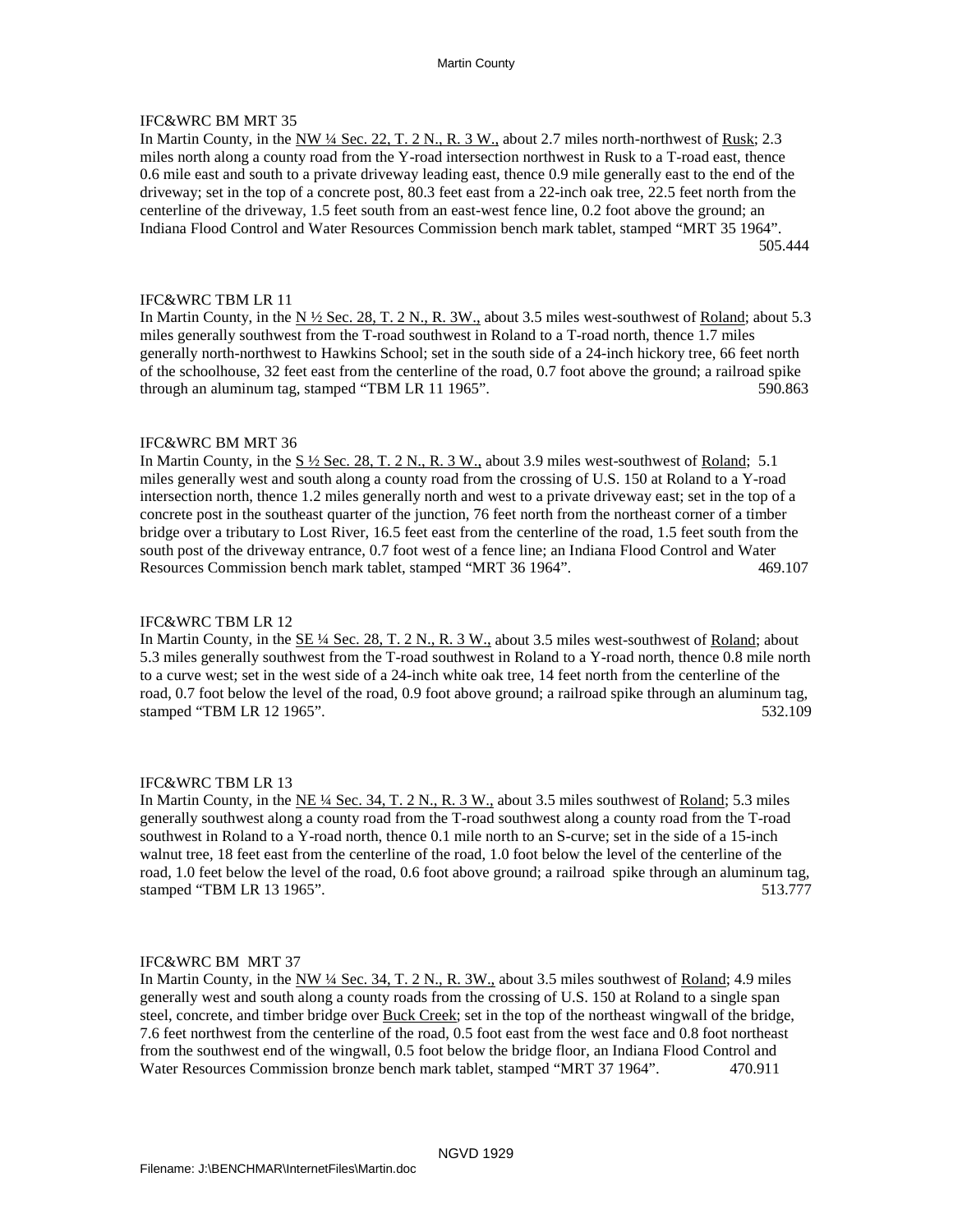# USGS TBM "603.5"

In Martin County, in the NE ¼ Sec. 34, T. 2 N., R. 3 W., about 3.0 miles southwest of Roland; 4.6 miles generally southwest along a county road from the T-road southwest along a county road from the T-road southwest in Roland to a dwelling and several farm buildings; set in the top of a rock outcrop, 18 feet south from the centerline of the road, 65 feet south from the centerline of the road, 65 feet east from the center line of the driveway, 2.0 feet above the level of the road; a painted chiseled square. 603.583

### IFC&WRC TBM LR 14

In Martin County, in the NE ¼ Sec. 34, T. 2N., R. 3W., about 3.0 miles southwest of Roland; 4.2 miles generally southwest along a county road from the T-road southwest along a county road from the T-road southwest in Roland to Anderson Cemetery; set in the southeast side of a 20-inch chestnut oak tree, 25 feet south from the centerline of the east entrance drive to the cemetery, 5.0 feet above the level of the main road, 1.1 feet above ground; an RR spike through an aluminum tag, stamped "TBM LR 14 1965". 646.800

### USGS BM 132 M

In Martin County, in the  $N \frac{1}{2}$  Sec. 35, T. 2 N., R. 3 W., about 2.4 miles southwest of Roland; 3.2 miles generally west and south along a county road from the crossing of U.S. 150 at Roland to the Powell Valley School and Church; set in the top of a stone ledge, 570 feet west from the church, 188 feet west from the centerline of the driveway south, 15 feet north from the centerline of the county road, 1.5 feet above the roadway; a U.S. Geological Survey bench mark tablet, stamped "132 M 510 1946". 510.583

### IFC&WRC TBM 15

In Martin County, in the  $N \frac{1}{2}$  Sec. 26, T. 2N., R. 3 W., about 1.8 miles southwest of Roland; 2.4 miles generally southwest along a county road from the T-road southwest along a county road from the T-road southwest in Roland to a curve in the road; set in the east side of a 12-inch elm tree, 32 feet south from the centerline of a small farm lane, 2.0 feet above the level of the road, 0.7 foot above ground; a railroad spike through an aluminum tag, stamped "TBM LR 15 1965". 472.596

#### IFC&WRC BM MRT38

In Martin County, in the  $S \frac{1}{2}$  Sec. 23, T. 2N., R. 3 W., about 1.6 miles west-southwest of Roland; 1.8 miles generally west and south along a county road from the crossing of U.S. 150 at Roland to a single-span steel truss bridge over **Lost River**; set in the top at the west end of the south abutment of the bridge, 9.5 feet west from the centerline of the road, 1.5 feet south from the north face and 1.4 feet east from the west end of the abutment, 0.9 foot below the roadway; an Indiana Flood Control and Water Resources Commission bench mark tablet, stamped "MRT 38 1964". 468.409

### IFC&WRC TBM LR 16

In Martin County, in the SE 1/4 Sec. 23, T. 2 N., R. 3 W., about 1.3 miles west-southwest of Roland; 1.5 miles generally west-southwest along a county road from the T-road southwest in Roland to a curve in the road and a dwelling at the north side of the road; set in the northeast side of a 24 inch red oak tree, 75 ft. east from the centerline of the driveway to the dwelling, 35 ft. south from the centerline of the road, 0.5 ft. below the road, 1 ft. above ground; an RR spike through an aluminum tag, stamped "TBM LR 16 1965". 473.940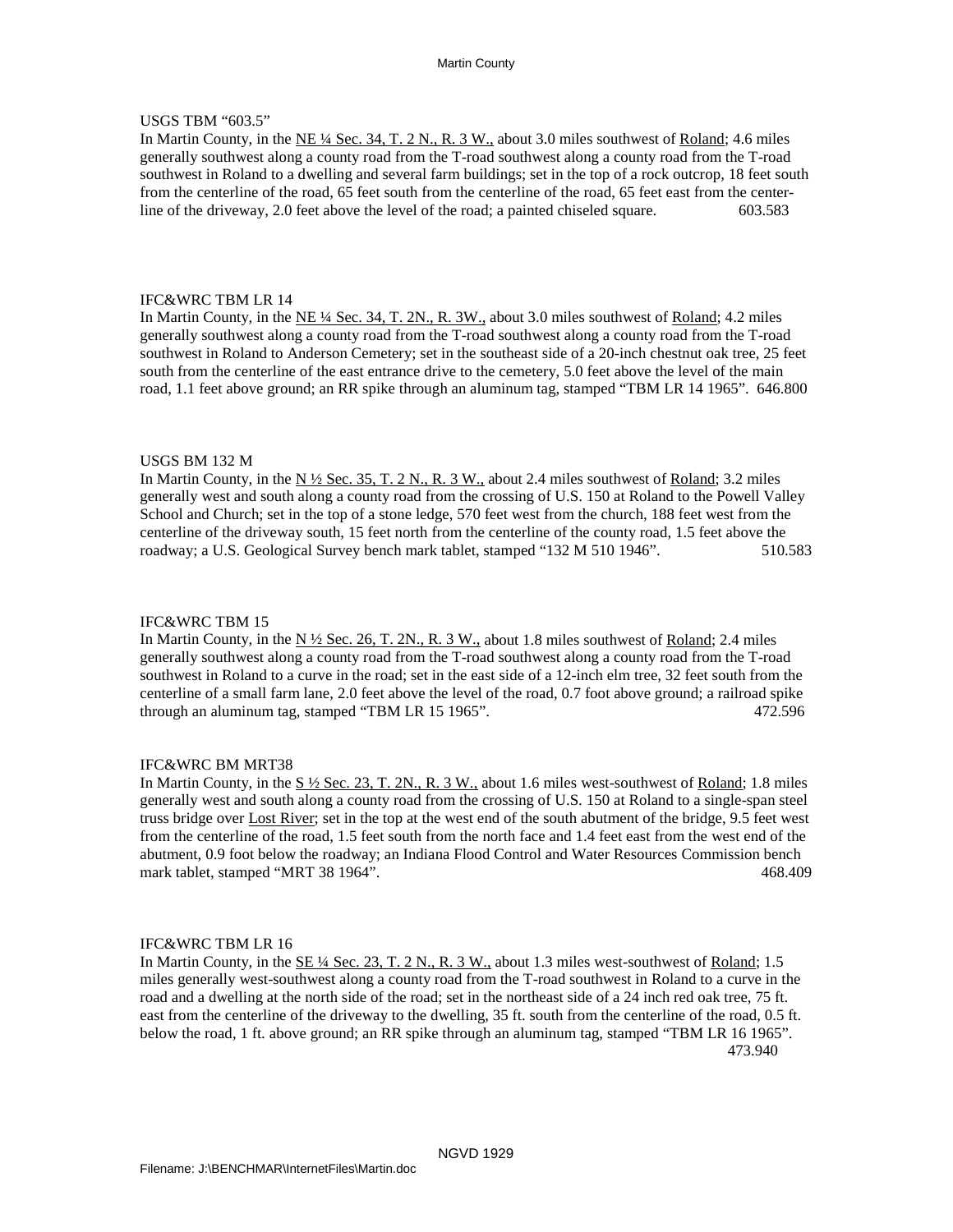In Martin County, in the <u>NW ¼ Sec. 24, T. 2 N., R. 3 W.,</u> about 0.7 mile west of <u>Roland</u>; 0.8 mile generally west along a county road from the T-road southwest in Roland to a farm and dwelling; set in the southwest side of a 30-inch white oak tree, 250 feet east from the centerline of the driveway to the dwelling, 21 feet north from the centerline of the road, 2.0 feet above the level of the road; a railroad spike through an aluminum tag, stamped "TBM LR 17 1965". 482.782

### IFC&WRC BM MRT 39

In Martin County, in the <u>NE ¼ Sec. 24, T. 2 N., R. 3W.</u>, at <u>Roland</u>; 500 feet generally west along a county road from the crossing of U.S. 150 at Roland to a single-span steel and concrete bridge over Sams Creek; set in the top at the south end of the east abutment of the bridge, 6.7 feet south from the centerline of the road, 0.4 feet east from the west face and 0.3 foot north from the south end of the abutment, 1.9 feet below the roadway; and Indiana Flood Control and Water Resources Commission bench mark tablet, stamped "MRT 39 1964". 464.541

### IFC&WRC TBM LR 18

In Orange County, in the NW <sup>1</sup>/4 Sec. 19, T. 2 N., R. 2 W., at Roland; 0.2 mile southeast along U.S. 150 from the T-road east in Roland to a 24-inch pipe culvert under the road; set in the top of the northeast headwall of the culvert, 20 feet northeast from the centerline of the road, 0.5 foot from the southwest face and 0.3 foot from the northeast face of the headwall, 0.5 foot below the road; a painted chiseled triangle. 471.853

#### IFC&WRC TBM LR 19

In Orange County, in the SE 1/4 Sec. 19, T. 2 N., R. 2 W., about 1.0 mile southeast of Roland; 1.0 mile generally southeast along U.S. 150 from the T-road east in Roland to an 18-inch pipe culvert under the road; set in the southwest concrete headwall, 17 feet southwest from the centerline of the road, 0.9 foot from the southeast face and 0.5 foot from the southwest end of the headwall; a painted chiseled square.

474.602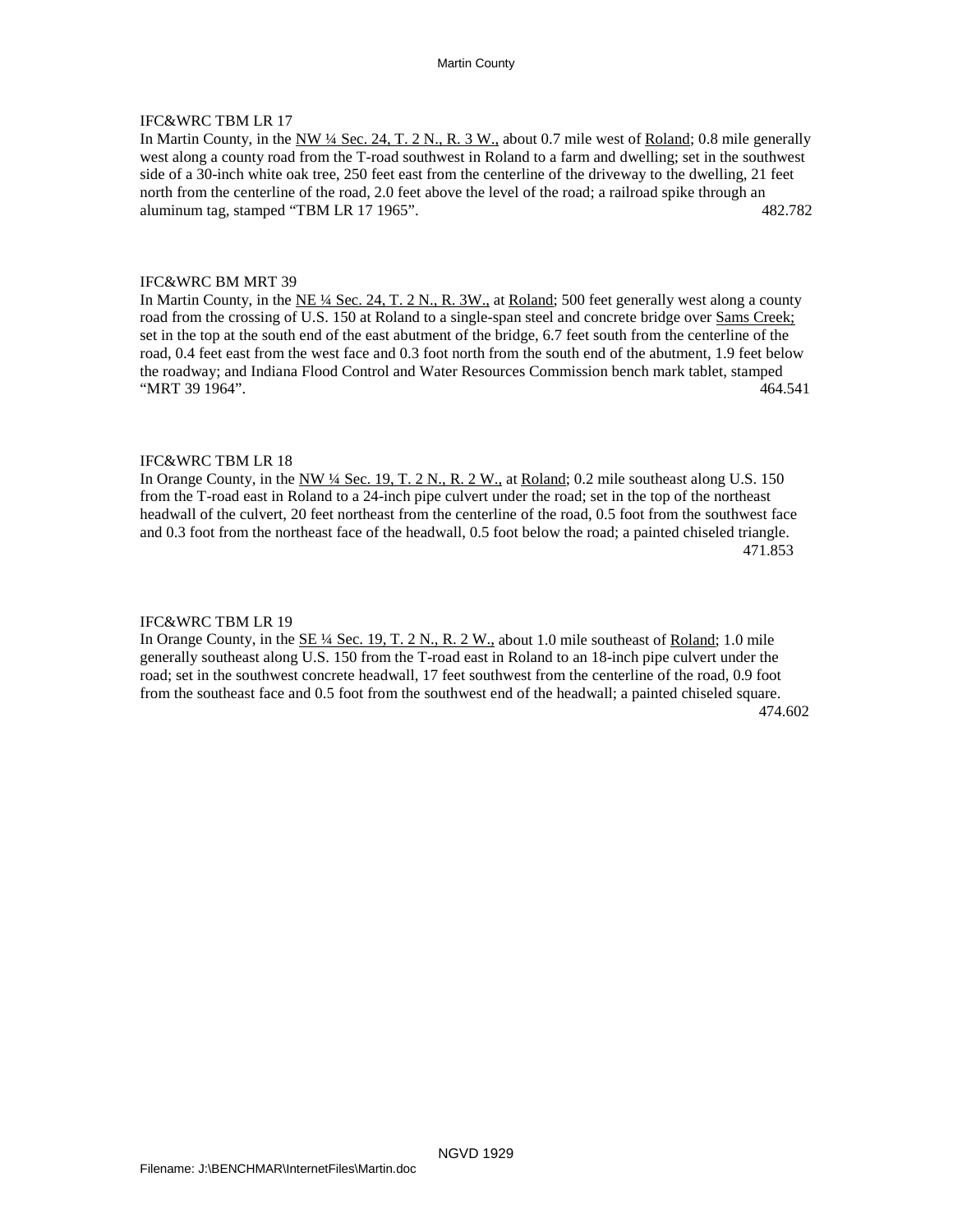# IDNR TBM EFWR 102 1996

In Martin County, Shoals Quad., Set in the NE ¼ of section 30, T. 3 N., R. 3 W., 2<sup>nd</sup> P. M. Starting from the intersection of U. S. 50 and Main Street in Shoals, Indiana; thence  $\pm$  0.6 miles northeast along Main Street to a power pole # K1/2D. Set on the north side of the power pole. 28.5 feet south of the centerline of Main Street, 61 feet east of the centerline of a gravel drive, about 1 foot above the ground. A railroad spike through an aluminum tag stamped "EFWR 102 1996"  $3<sup>rd</sup>$  Order 471.496 feet NGVD 1929

# IDNR TBM EFWR 103 1996

In Martin County, Shoals Quad., Set in the NE  $\frac{1}{4}$  of section 30, T. 3 N., R. 3 W.,  $2^{nd}$ P. M. Starting from the intersection of U. S. 50 and Main Street in Shoals, Indiana; thence  $\pm$  0.25 miles northeast along Main Street to a power pole. Set on the east side of the power pole. 16.5 feet northwest of the centerline of Main Street, 42 feet west of the centerline of High Street, 1 foot south of a telephone riser box, about 0.9 foot above the ground. A railroad spike through an aluminum tag stamped "EFWR 103 1996"<br>3<sup>rd</sup> Order 471.419 feet NGVD 1929 471.419 feet NGVD 1929

# IDNR TBM EFWR 104 1996

In Martin County, Shoals Quad., Set in the SW  $\frac{1}{4}$  of section 30, T. 3 N., R. 3 W.,  $2^{nd}$ P. M. Set on the Southwest side of Shoals, Indiana. Set at the intersection of Main Street and Water Street. Set in the East side of a power pole # 646-761 with light. 19 feet easterly of the centerline of Water Street, 35.5 feet northerly of the centerline of Main Street, 6.8 feet northwest of street sign, 57.5 feet east of the northeast corner of excavating brick building, about 1.4 feet above the ground. A railroad spike through an aluminum tag stamped "EFWR 104 1996"  $3<sup>rd</sup>$  Order 472.030 feet NGVD 1929

# IDNR TBM EFWR 105 1996

In Martin County, Shoals Quad., Set in the NE  $\frac{1}{4}$  of section 25, T. 3 N., R. 4 W.,  $2^{nd}$ P. M. Set on the West side of Shoals, Indiana. Set at the L intersection of Popular Street and Stephens Street. Set in the north side of power pole # 9-6C with light and telephone riser box at base of pole. 77.8 feet southwest of the southwest corner concrete block car wash building, 18 feet east of the extended centerline of Popular Street, 16 feet south of the extended centerline Stephens , 12.2 feet southeast of street sign, 1.8 feet above the ground. A railroad spike through an aluminum tag stamped "EFWR 105 1996" 3<sup>rd</sup> Order 470.778 feet NGVD 1929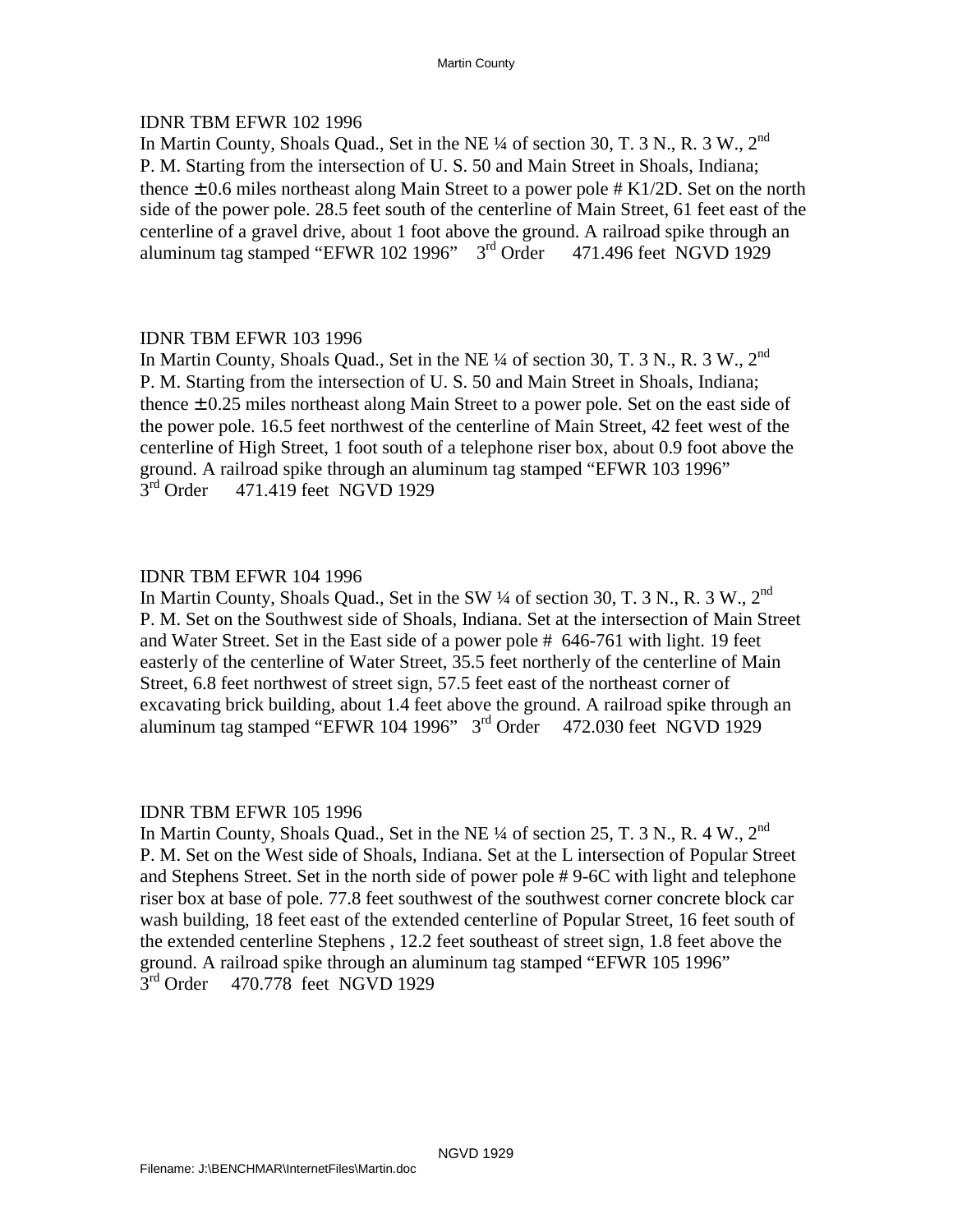# IDNR TBM SHOALS 500 1996

In Martin County, Shoals Quad., Set in the NW  $\frac{1}{4}$  of section 30, T. 3 N., R. 3 W.,  $2^{nd}$ P. M. Set in Shoals, Indiana. Set at the U. S. 50 bridge over the East Fork White River. Set on the southeast side of the river on the southerly concrete abutment of the bridge. 29.6 feet southwest of the centerline of U. S. 50, 0.9 feet northeast of the southwest face of the concrete wingwall, 4.0 feet southwest of the centerline of the sidewalk, about level with the sidewalk. A chiseled Triangle.  $3<sup>rd</sup>$  Order 498.393 feet NGVD 1929

# IDOH BM V80 51

In Martin County, Shoals Quad., Set in the NW  $\frac{1}{4}$  of section 30, T. 3 N., R. 3 W.,  $2^{nd}$ P. M. Set in Shoals, Indiana. Set at the U. S. 50 bridge over the East Fork White River. Set on the northwest side of the river on the northerly concrete abutment of the bridge. 24 feet northeast of the centerline of U. S. 50, 11.6 feet northwest of the southeast face of the concrete abutment, 0.7 foot northeast of the northeast face of the concrete guardrail, 0.95 foot southeast of the northwest face of the abutment, 0.55 foot southwest of the northeast face of the abutment, about level with U. S. 50. An IDOH BM tablet stamped "V80 51" 3<sup>rd</sup> Order 489.344 feet NGVD 1929

# IDOH BM V762 51 **[UNSTABLE DO NOT USE! ]**

In Martin County, Loogootee Quad., set in the SW  $\frac{1}{4}$  of section 32, T. 3 N., R. 4 W., 2<sup>nd</sup> P. M. About 0.4 miles southeast of Mount Pleasant. Set at the S. R. 550 bridge (Aaron Houghton Bridge) over the East Fork White River. Set on the south curb on the east end of the bridge. 20.6 feet west of the east end of the bridge, 18.5 feet south of the centerline of S. R. 550, 2.8 feet above the ground, 0.4 foot south of the north face of the bridge curb, 0.4 foot north of the south face of the bridge curb An INDIANA DEPARTMENT OF HIGHWAYS bench mark tablet stamped "V762 51 479.26" 3rd Order 479.135 feet NGVD 1929 **( See IDNR TBM EFKWH 6 2005)** 

# IDNR TBM EFKWH 6 2005

In Martin County, Loogootee Quad., set in the SW  $\frac{1}{4}$  of section 32, T. 3 N., R. 4 W., 2<sup>nd</sup> P. M. About 0.4 miles southeast of Mount Pleasant. Set at the S. R. 550 bridge (Aaron Houghton Bridge) over the East Fork White River. Set on top of the NE concrete abutment of the bridge. 19 feet north of the centerline of S. R. 550, 14.7 feet east of the west face of the northeast concrete abutment, 0.85 foot west of the east face of the abutment, 0.5 foot south of the north face of the abutment, 0.7 foot north of the north face of the concrete guardrail, about level with the road. A chiseled triangle. 475.990 feet NGVD 1929  $3<sup>rd</sup>$  Order